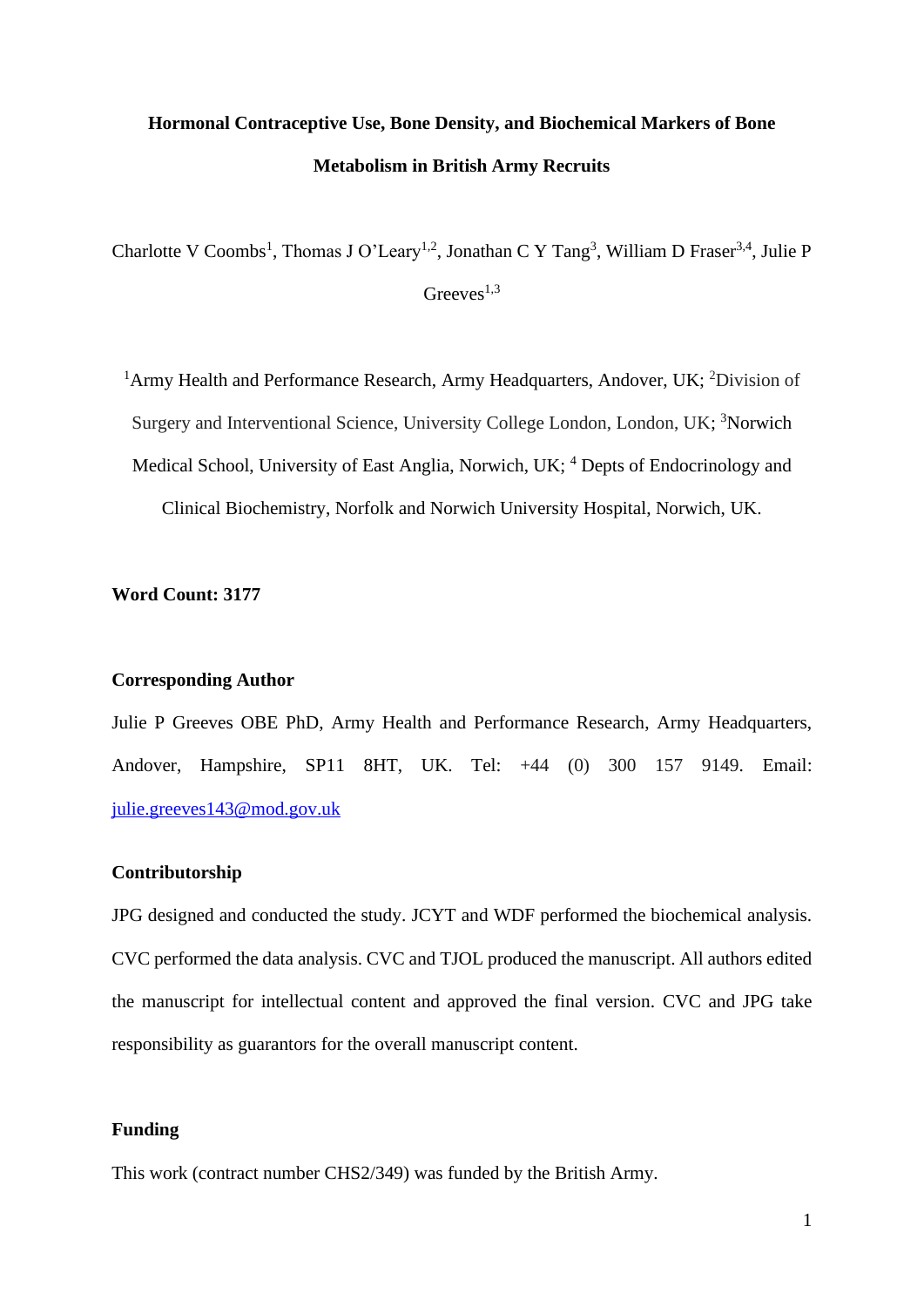# **Hormonal Contraceptive Use, Bone Density, and Biochemical Markers of Bone Metabolism in British Army Recruits**

## **ABSTRACT**

**Introduction:** Hormonal contraceptive use might impair bone health and increase stress fracture risk by decreasing endogenous oestrogen production, a central regulator of bone metabolism. This cross-sectional study investigated bone density and biochemical markers of bone metabolism in women taking hormonal contraceptives on entry to basic military training. **Methods:** Forty-five female British Army recruits had biochemical markers of bone metabolism, areal bone mineral density (aBMD), and tibial speed of sound (tSOS) measured at the start of basic military training. Participants were compared by their method of hormonal contraception: no hormonal contraception (NONE), combined oral contraceptive pill (COCP) users, or depot-medroxyprogesterone acetate (DMPA) users  $(20 \pm 2.8 \text{ yrs}, 1.64 \pm 0.63 \text{ m}, 61.7)$  $\pm$  6.2 kg). **Results:** aBMD was not different between groups ( $p \ge 0.204$ ), but tSOS was higher in NONE (3%,  $p = 0.014$ ) when compared with DMPA users.  $BCTX$  was higher in NONE  $(45\%, p = 0.037)$  and DMPA users  $(90\%, p = 0.003)$  compared with COCP users. P1NP was higher in DMPA users compared with NONE  $(43\%, p = 0.045)$  and COCP users  $(127\%,$  $p = 0.001$ ), and higher in NONE compared with COCP users (59%,  $p = 0.014$ ). Bone ALP was higher in DMPA users compared with COCP users (56%, *p* = 0.044). **Conclusions:** DMPA use was associated with increased bone turnover, and decreased cortical bone integrity of the tibia. Lower cortical bone integrity in DMPA users was possibly mediated by increased intracortical remodelling, but trabecular bone was not affected by contraceptive use.

**Key Words:** Combined Oral Contraceptive Pill, Depot-Medroxyprogesterone Acetate, Military, Stress Fracture.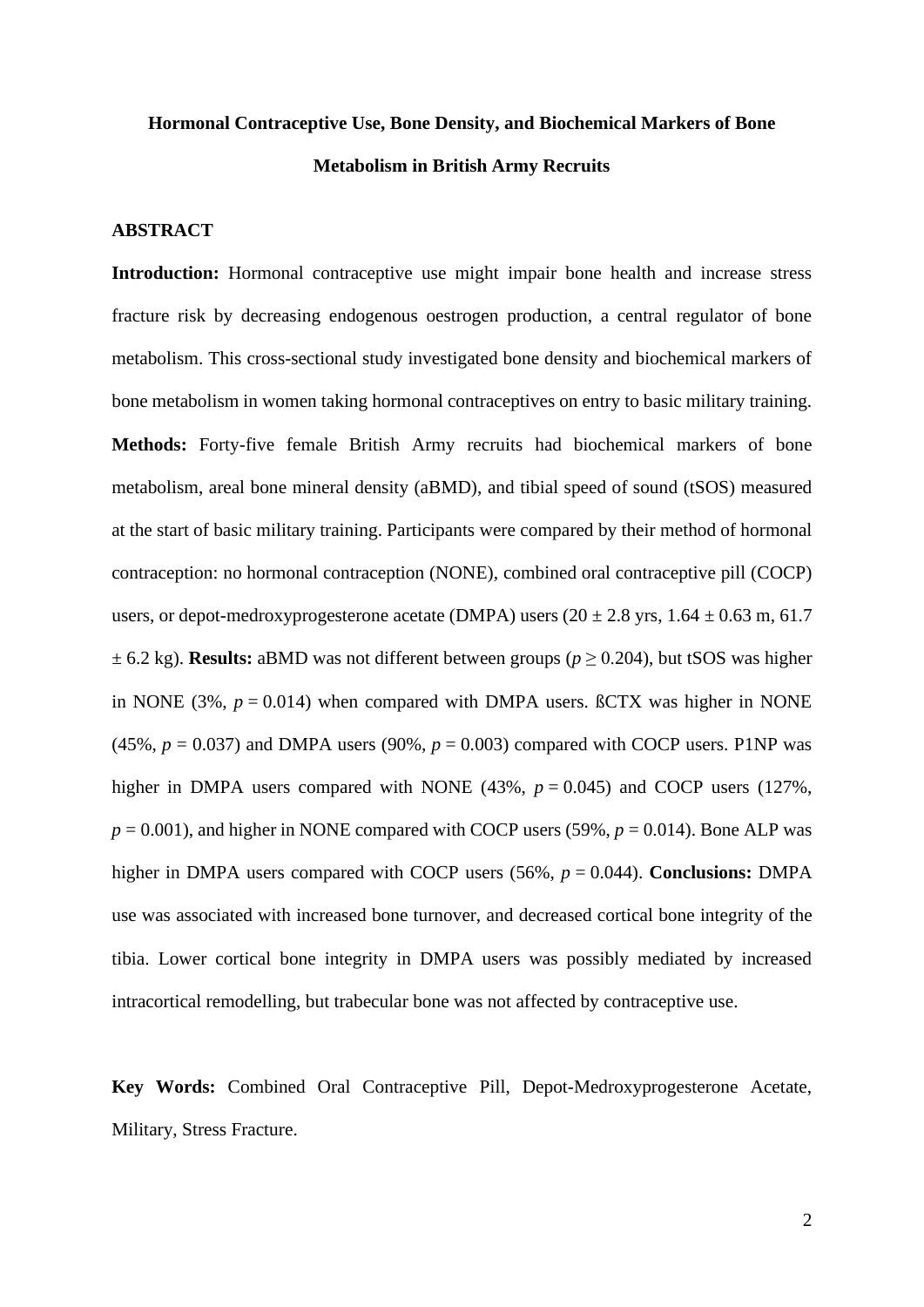## **Key Messages**

- 1. Areal bone mineral density was not different between combined oral contraceptive pill users, depot-medroxyprogesterone acetate users and non-hormonal contraceptive users.
- 2. Combined oral contraceptive pill users had lower bone formation and resorption.
- 3. Depot-medroxyprogesterone acetate users had higher bone turnover, and poorer cortical bone integrity of the tibia.
- 4. The effect of depot-medroxyprogesterone acetate use on tibial stress fracture risk during British Army basic training should be explored further.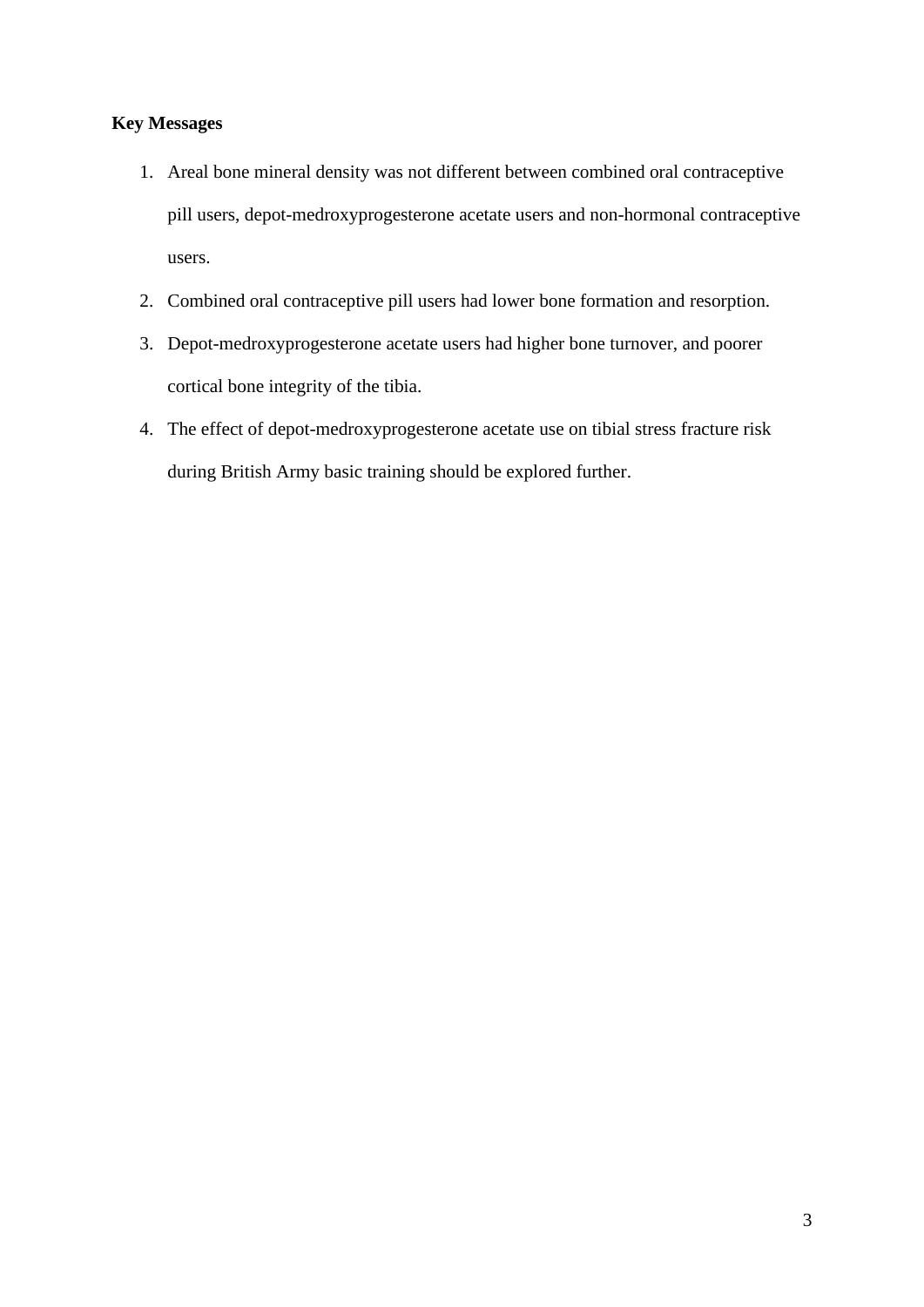#### **INTRODUCTION**

Women are three times more likely to develop a stress fracture compared with men during basic military training.<sup>1-5</sup> This risk might further increase for women training in arduous ground close combat roles.<sup>2-4</sup> Stress fractures can be debilitating, require prolonged rehabilitation, and can result in medical discharge.<sup>6</sup> Lower areal bone mineral density  $(aBMD)^7$  and bone speed of sound<sup>8</sup> are risk factors for stress fracture, although many predisposing factors are involved.<sup>9</sup> Strategies to protect and enhance bone health are, therefore, essential for women starting a military career.

Hormonal contraceptives are synthetic female sex steroid hormones taken to prevent pregnancy and/or control the menstrual cycle. They down-regulate the hypothalamic-pituitary-ovarian (HPO) axis thereby decreasing endogenous oestrogen production and suppressing ovulation. 10  $11$  Oestrogen is a central regulator of bone metabolism and hormonal contraceptives could impair bone health.<sup>12 13</sup> Hormonal contraceptives are used by servicewomen to regulate menstrual bleeding and manage symptoms during training and deployment.<sup>14-16</sup> The combined oral contraceptive pill (COCP) is the most common hormonal contraceptive used in the military,<sup>15</sup> although long-acting reversible contraception (LARC) are gaining popularity.<sup>17-19</sup>

The COCP decreases some markers of bone resorption and bone formation.<sup>20-24</sup> The evidence for the effect of the COCP on aBMD is mixed.<sup>12 20 25-29</sup> Depot-medroxyprogesterone acetate  $(DMPA)$ , an injectable  $LARC<sup>30</sup>$  is widely reported to impair bone health; DMPA increases bone resorption and bone formation,  $23 \times 31 - 33$  decreases aBMD,  $12 \times 23 \times 34 - 36$  and increases stress fracture risk in basic military training. <sup>8</sup> Hormonal contraceptives used by women entering basic military training may, therefore, influence stress fracture risk.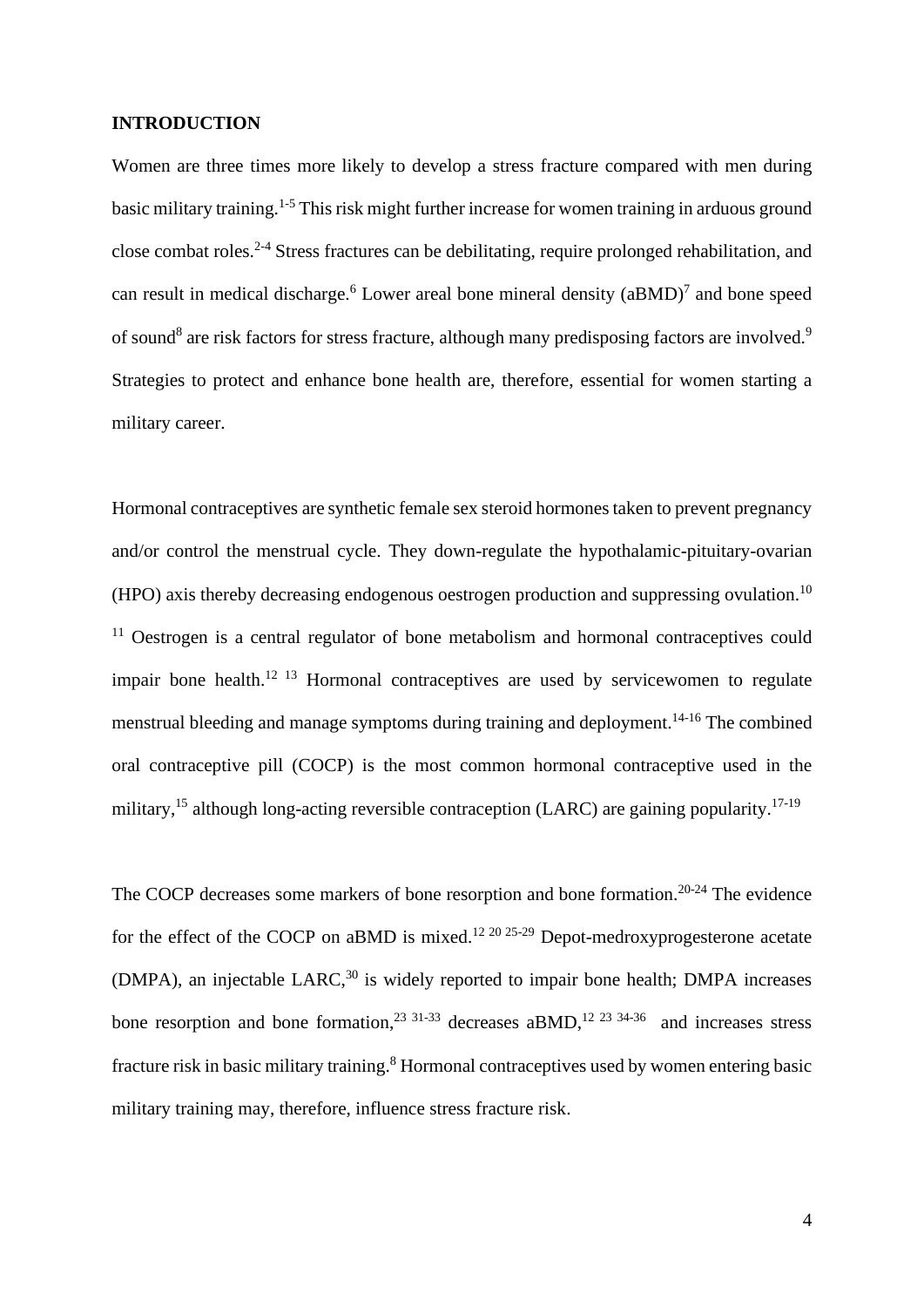There are no data examining bone density and biochemical markers of bone metabolism in different groups of hormonal contraceptive users in the military. This preliminary study compared aBMD, bone speed of sound, biochemical markers of bone resorption and formation, and sex steroid concentrations in female recruits using either the COCP, DMPA, or no hormonal contraception at the start of British Army basic training. It was hypothesised that: 1) DMPA users would have higher bone resorption and formation, lower aBMD, and lower bone speed of sound compared with COCP users and non-hormonal contraceptive users, and 2) COCP users would have lower bone resorption and formation, but similar aBMD and bone speed of sound compared with non-hormonal contraceptive users.

## **MATERIALS AND METHOD**

#### **Participants**

Fifty-six female standard entry British Army recruits gave voluntary written informed consent. All women were starting their 12-week basic military training course (Common Military Syllabus for Recruits) at the Army Training Centre, Pirbright. All participants had passed their military initial medical assessment and were declared medically fit to train. Participants were classified according to their method of hormonal contraception: eumenorrheic women, self-declared as menstruating regularly every 21 to 34 days, who were currently taking no hormonal contraception (NONE); COCP users, or; DMPA users. Primary or secondary functional hypothalamic amenorrhea is a bar to military service, and so our participants did not have any menstrual disturbances. The study was approved by the QinetiQ Ethics Committee (QinetiQ SP619).

#### **Experimental overview**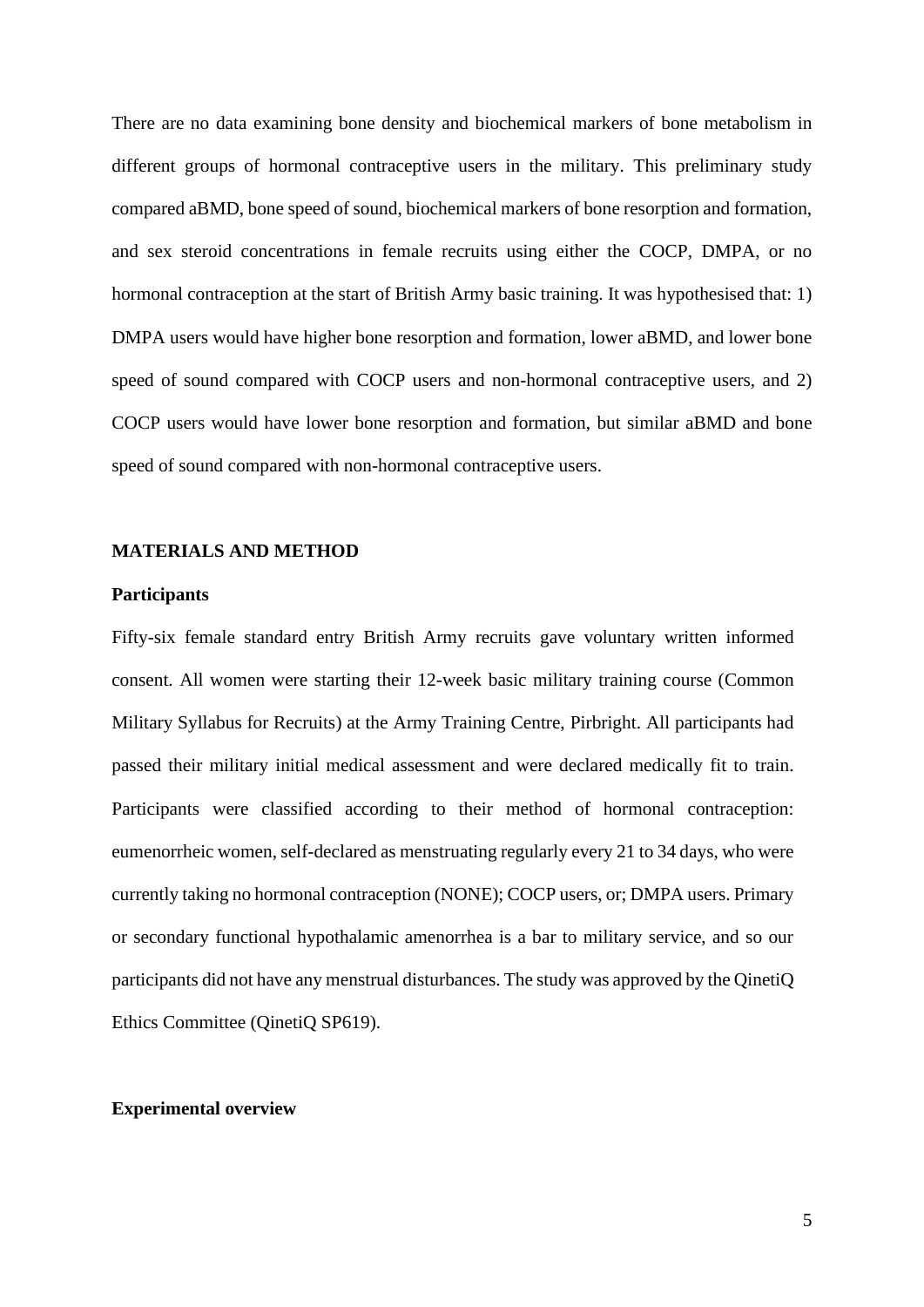Participants visited the laboratory on three consecutive days. On day one after the medical assessment, lifestyle questionnaires were completed, and height and body mass were measured. On day two following an overnight fast, a venous blood sample was taken for measurement of biochemical markers of bone resorption and formation, and sex steroid concentrations. Biochemical measures were not controlled for menstrual cycle phase. On day three scans were performed for measures of aBMD and quantitative ultrasound outcomes.

## **Lifestyle questionnaires**

Participant demographics, contraceptive use, menstrual status, and gynaecological disorders were recorded using questionnaires.

## **Anthropometry**

Body mass was measured to the nearest 0.1 kg (Seca 770, Seca Ltd, Birmingham UK) and stature was measured to the nearest 0.5 cm (Seca 225, Seca Ltd, Birmingham UK). Tibia width was measured as the distance between the lateral and medial tibial condyles using anthropometric callipers. Tibia length was measured as the distance between the medial tibial condyle and the midpoint of the medial malleolus using a tape measure. Tibia width and length were used to calculate tibia width:length. Body fat (%) and lean mass (kg) were calculated from a whole-body Dual Energy X-Ray Absorptiometry (DXA) (Hologic QDR 4500, USA) scan with participants wearing t-shirt and shorts.

#### **Areal bone mineral density**

Whole-body, lumbar spine (L1-L4), and left total hip aBMD were measured using DXA (Hologic QDR 4500, USA). Left total hip was subdivided into the left femoral neck and left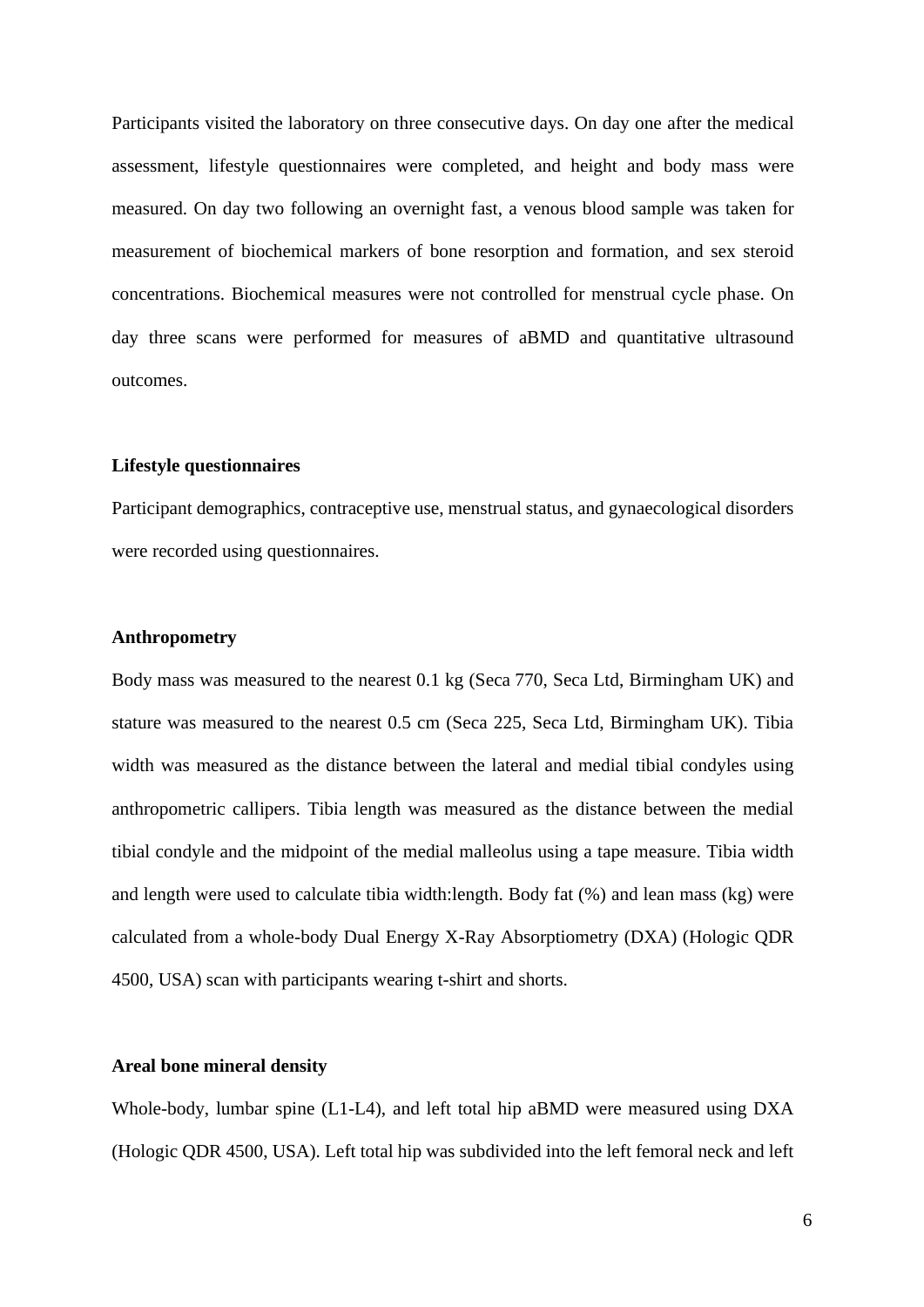Ward's Triangle. Areal BMD of the pelvis and left leg were derived from whole-body scans. Coefficient of variations were  $\leq 2.0\%$  for all sites.

#### **Quantitative ultrasound**

Tibia Speed of Sound (tSOS; m⋅s<sup>-1</sup>) was measured using the Sunlight Omnisense system™ (Tel Aviv, Israel), and calculated as the transit time of a single frequency through the outer cortex of the anterior region of the tibia. The mid diaphysis was selected as region of interest, which was determined as the mid-point between the base of the heel and the top of the knee joint when the knee was flexed at a 90° angle. All tSOS measurements were conducted on the self-reported non-dominant leg with the participant lying in a prone position. A probe was passed across the region of interest using a coupling gel applied between the transducer and the skin. The mean of the three scans is presented. Calcaneus Velocity of Sound (cVOS; m∙s -1 ) and calcaneus Broadband Ultrasound Attenuation (cBUA; dB∙Mz-1 ) were measured using a dry ultrasound system (CUBA Clinical™, McCue Plc, Hampshire, UK). The foot was placed in the device from a seated position, and the heel was positioned between two transducers covered with silicone pads. A coupling gel was applied to the measurement site to enhance the contact between the transducers and the skin. Participants were repositioned if measurements could not be detected by the system. All measurements were performed on the same system by the same trained operator. Previous data have reported a precision range of 0.3% to 0.94% for tSOS using the Sunlight Omnisense System<sup>37-42</sup>, and 0.99% to 4.52%<sup>43-46</sup> for cBUA, and 0.44% to 0.98%<sup>454748</sup> for cVOS using the CUBA Clinical system.

#### **Biochemical markers of bone metabolism and reproductive hormones**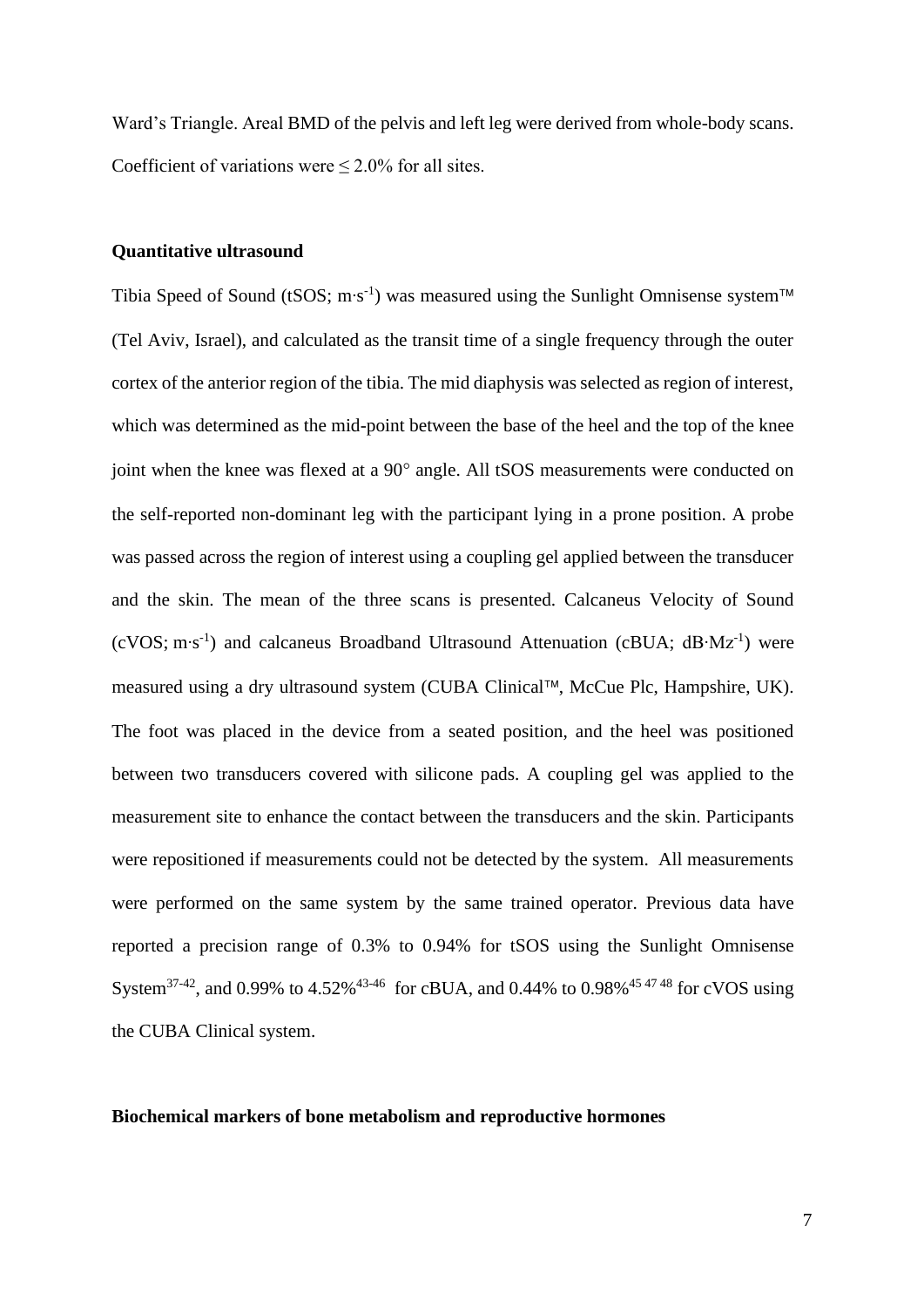Venous blood samples were drawn from the antecubital fossa into serum separator tubes and K<sup>3</sup> EDTA tubes (Becton Dickinson Vacutainer System, USA). Blood tubes were left to stand at room temperature for 60 mins then centrifuged at 2000 rpm at 5°C for 10 min; serum and plasma were stored at −80°C until analysis. Serum was analysed for bone-specific alkaline phosphatase (bone ALP), total 25-hydroxyvitamin D (25(OH)D), 17ß-oestradiol, follicle stimulating hormone (FSH), luteinizing hormone (LH), and sex hormone-binding globulin (SHBG). Plasma was analysed for bone resorption marker beta C-terminal telopeptide (ßCTX), bone formation marker procollagen type 1 N-terminal propeptide (P1NP) and intact parathyroid hormone (iPTH). Bone ALP was measured using MicroVue enzyme immunoassay (Quidel, Athens, OH, USA), with intra/inter-assay  $CVs \le 6.2\%$  across the concentration range between 0.7 to 140 U/L. Total 25(OH)D was the sum of 25(OH)D3 and 25(OH)D2 measured simultaneously by liquid chromatography tandem mass spectrometry  $(LC-MS/MS)$  as described.<sup>49</sup> The assay was calibrated using NIST SRM972a as primary standards. The inter/intra-assay coefficient of variation (CV) was  $\leq$ 9% across the assay measuring range, with a lower limit of quantification (LLoQ) of  $0.1 \text{ nmol} \cdot L^{-1}$ . 17ß-oestradiol, FSH, LH, SHBG, ßCTX, P1NP and iPTH were measured using electrochemiluminescence immunoassay (ECLIA) on the COBAS e601 analyser (Roche Diagnostics, Mannheim, Germany) according to the manufacturer's instructions. All Roche assays performed with inter-assay imprecision  $CVs \leq 4.0\%$  across their respective measurement range.

#### **Statistical analyses**

All data was tested for normality. Differences in demographics between groups were analysed using either a one-way analysis of variance (ANOVA), or the Kruskal-Wallis test. Differences in aBMD, tSOS, cVOS, and cBUA between groups were analysed using a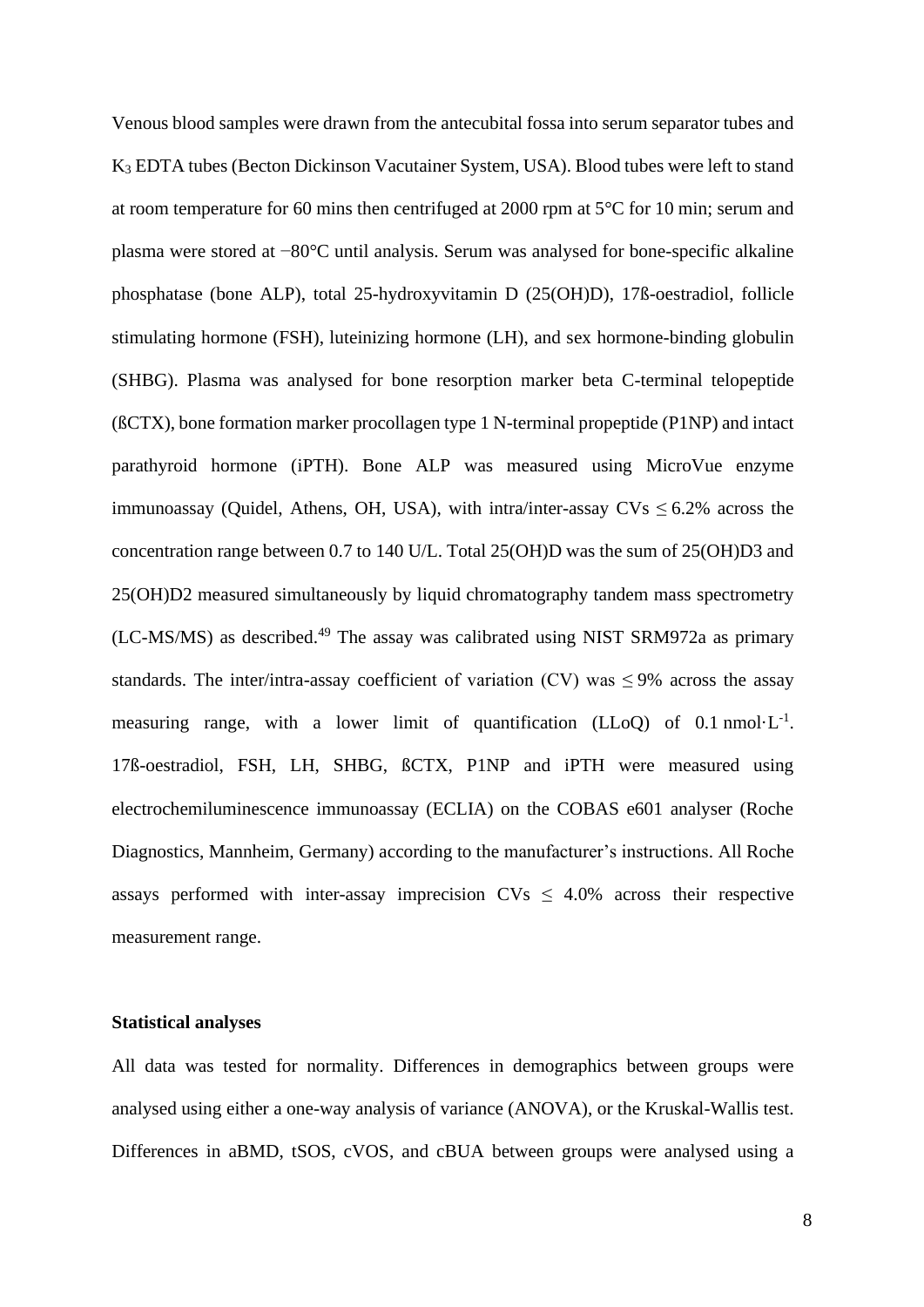one-way analysis of covariance (ANCOVA) with total 25(OH)D and lean body mass as covariates. Differences in biochemical markers of bone resorption and formation between groups were analysed using a one-way ANCOVA with total 25(OH)D as the covariate. Differences in serum hormones between groups were analysed using the Kruskal-Wallis test. Where significant main effects of group occurred, Bonferroni *post-hoc* analyses were performed to identify differences between groups. Where the Kruskal-Wallis test identified a significant main effect of group, Mann-Whitney *post-hoc* analyses were performed to identify where differences occurred with a Bonferroni correction for multiple comparisons applied. Effect sizes are presented as either eta squared  $(\Pi^2)$ , or Cohen's  $d_s$  and interpreted as either: small ( $d_s = 0.2$ ), medium ( $d_s = 0.5$ ), or large ( $d_s = 0.8$ ).<sup>50</sup> All data were analysed using SPSS (v.25, SPSS Inc. USA) and are presented as the unadjusted mean  $\pm$  standard deviation (SD), unless stated otherwise. Significance was accepted as  $p \le 0.05$ .

#### **RESULTS**

Seven participants were excluded from analysis as they had recently taken the 'morning after' pill and had not since had a period, or suspected they were pregnant. Four participants declined to provide blood samples. Full data sets were available for 45 recruits (Table 1). There was no difference between groups for height, lean mass, body mass, age of menarche, and total 25(OH)D concentration. Age was significantly different between groups ( $p = 0.049$ ), but no two groups were statistically different after Bonferroni correction.

| $\alpha$ . If a dividual characteristics. |                   |                  |                 |
|-------------------------------------------|-------------------|------------------|-----------------|
|                                           | <b>NONE</b>       | COCP users       | DMPA users      |
|                                           | $(n = 25 [56\%])$ | $(n = 13 [29\%)$ | $(n=7 [16\%])$  |
| Age $(y)$                                 | $19.6 \pm 2.4$    | $21.5 \pm 3.2$   | $18.3 \pm 1.6$  |
| Height $(m)$                              | $1.64 \pm 0.07$   | $1.62 \pm 0.05$  | $1.68 \pm 0.04$ |
| Body Mass (kg)                            | $60.7 \pm 6.9$    | $61.1 \pm 6.9$   | $66.4 \pm 7.9$  |
| Lean Mass $(kg)^a$                        | $43.0 \pm 5.3$    | $43.5 \pm 4.2$   | $45.7 \pm 4.4$  |

|  |  | Table 1: Participant characteristics. |
|--|--|---------------------------------------|
|--|--|---------------------------------------|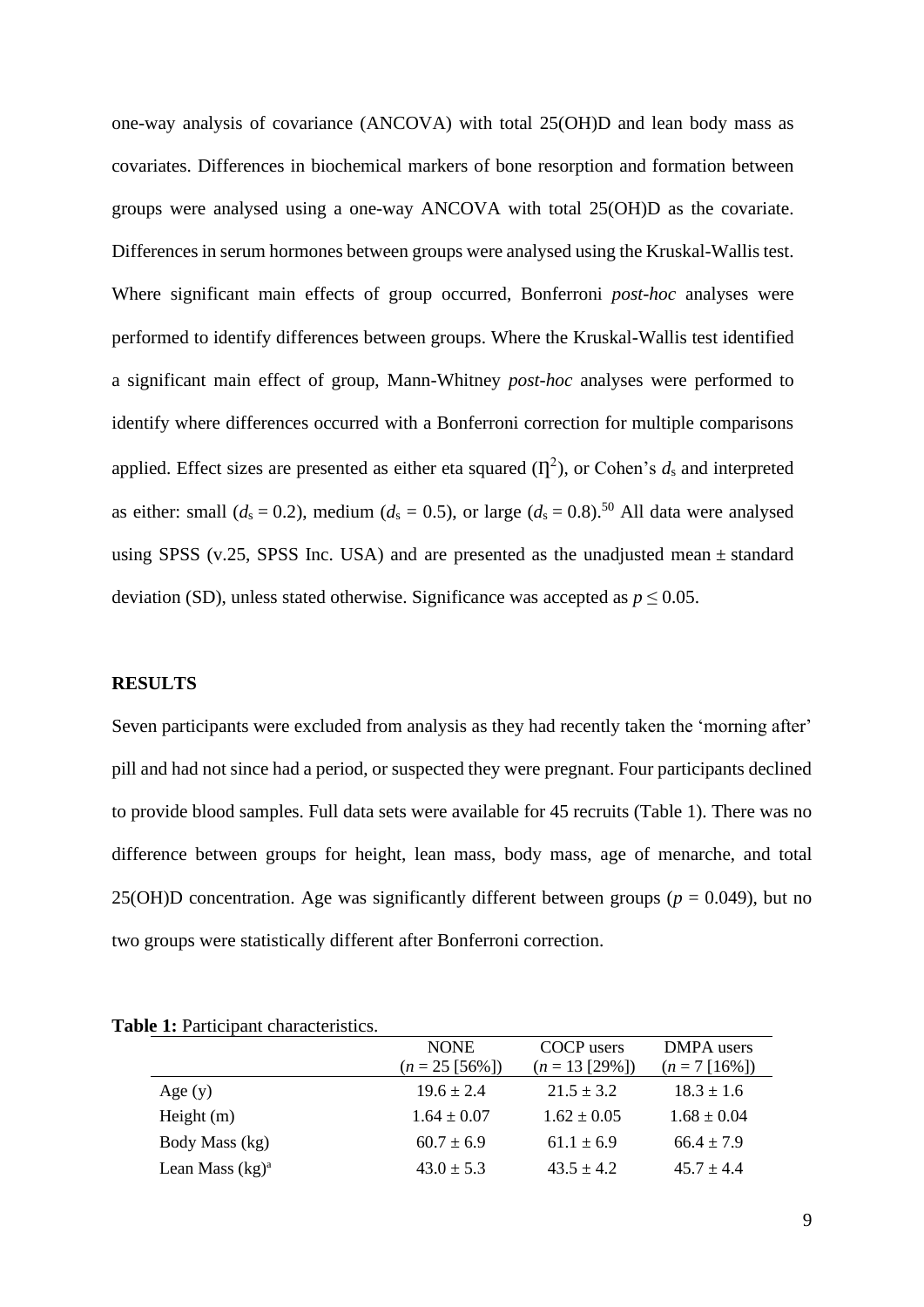| Body Fat (%)                                      | $26.0 \pm 4.0$  | $26.7 \pm 4.3$                     | $29.0 \pm 2.0$ |
|---------------------------------------------------|-----------------|------------------------------------|----------------|
| Tibia Length: Width <sup>a</sup>                  | 4:5             | 4:4                                | 4:6            |
| Ethnicity (%)                                     |                 |                                    |                |
| Caucasian                                         | 64              | 85                                 | 86             |
| Black                                             | 36              | 15                                 | 14             |
| Back Squadded (%)                                 | 40              | 38                                 | 57             |
| Stress Fractures $(n \, \lceil \vartheta \rceil)$ | $3 [7\%]$       | $0 [0\%]$                          | $0 [0\%]$      |
| Total 25(OH)D (nmol· $L^{-1}$ )                   | $49.8 \pm 23.5$ | $56.6 \pm 23.3$                    | $33.5 \pm 9.0$ |
| Vitamin D Status <sup>b</sup>                     |                 |                                    |                |
| Sufficient $(\% )$                                | 44              | 54                                 | $\Omega$       |
| <i>Insufficient</i> $(\%)$                        | 24              | 38                                 | 71             |
| Deficient $(\% )$                                 | 32              | 8                                  | 29             |
| Age of Menarche (y)                               | $13.2 \pm 1.2$  | $13.6 \pm 2.4$                     | $13.6 \pm 1.3$ |
| 1.5 Mile Run Time $(s)^a$                         | $742 \pm 51$    | $774 \pm 36$                       | $752 \pm 39$   |
| Duration of Contraceptive Use<br>(Months)         | Not applicable  | Not fully<br>reported <sup>c</sup> | $9.9 \pm 7.9$  |

NONE: Eumenorrheic women, self-declared as menstruating regularly every 21- - 34 days, who were currently taking no hormonal contraceptive; COCP users: combined oral contraceptive pill users; DMPA users: depot-medroxyprogesterone acetate users.

 $[\%]$  = percentage of total cohort (*n* = 45).

 $a_n$  = 24 for NONE.

 $b25(OH)D$  (nmol·L<sup>-1</sup>) categories defined as: Deficient:  $\leq 30$ ; Insufficient: 31 – 50; Sufficient  $>$  50.

<sup>c</sup>Data was not fully reported in the questionnaire due to poor participant recall.

## **Areal bone mineral density**

There were no significant differences in lean body mass  $(p = 0.430)$  or total 25(OH)D  $(p = 0.091)$  between groups. Lean body mass was a significant covariate for the lumbar spine  $(p < 0.001, \eta^2 = 0.304)$ , left femoral neck  $(p < 0.001, \eta^2 = 0.286)$ , Ward's Triangle  $(p = 0.005, \eta^2 = 0.005)$  $\eta^2 = 0.188$ ), left total hip (*p* < 0.001,  $\eta^2 = 0.420$ ), whole-body (*p* < 0.001,  $\eta^2 = 0.436$ ), pelvis  $(p = 0.002, \Pi^2 = 0.217)$ , and left leg  $(p < 0.001, \Pi^2 = 0.517)$  aBMD; total 25(OH)D was not a significant covariate for any aBMD measure ( $p \ge 0.074$ ). There were no significant differences in lumbar spine, left femoral neck, Ward's Triangle, left total hip, whole-body, pelvis, or left leg aBMD between groups ( $p > 0.204$ ) (Figure 1). Normal aBMD *z*-scores (mean  $\pm$  SD) were recorded for the lumbar spine (NONE:  $-0.32 \pm 0.89$ , COCP users:  $-0.29 \pm 1.05$ , DMPA users:  $-0.21 \pm 0.87$ ), left femoral neck (NONE:  $0.01 \pm 1.09$ , COCP users:  $0.28 \pm 0.80$ , DMPA users: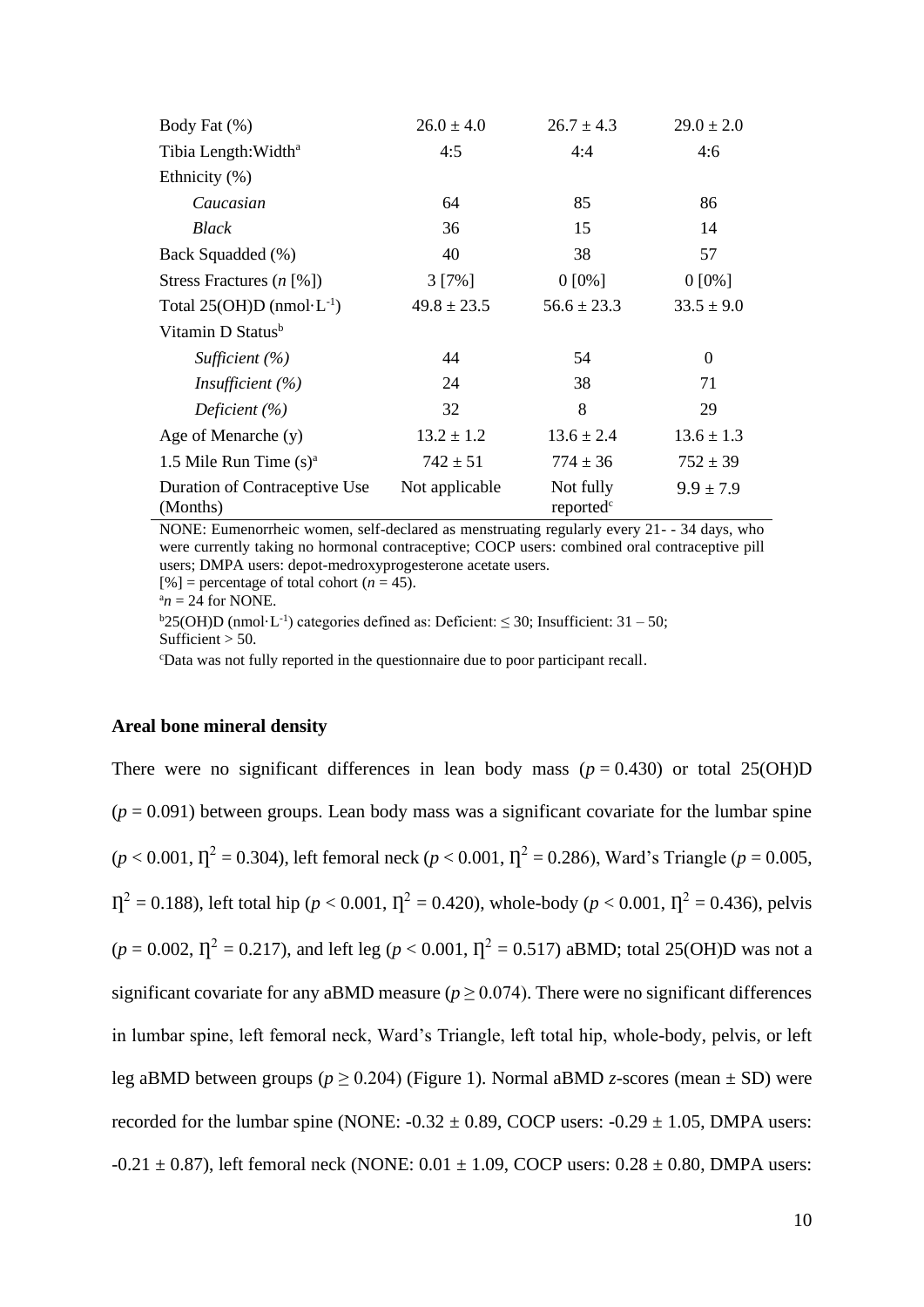$0.09 \pm 1.20$ ) and left total hip (NONE:  $-0.02 \pm 0.99$ , COCP users:  $0.42 \pm 0.82$ , DMPA users: - $0.03 \pm 0.81$ ) across groups.

## **Insert Figure 1 here**

# **Tibia speed of sound, calcaneus velocity of sound, and calcaneus broadband ultrasound attenuation**

Lean mass was not a significant covariate for cVOS ( $p = 0.752$ ), cBUA ( $p = 0.245$ ), or tSOS  $(p = 0.776)$ ; total 25(OH)D was a significant covariate for cVOS ( $p = 0.022$ ,  $\Gamma_1^2 = 0.127$ ) and tSOS ( $p = 0.016$ ,  $\Gamma^2 = 0.140$ ), but not cBUA ( $p = 0.223$ ). There was no significant difference in cVOS ( $p = 0.307$ ) or cBUA ( $p = 0.058$ ) between groups. Tibial SOS was significantly different between groups ( $p = 0.017$ ,  $T^2 = 0.189$ ). Tibial SOS was 3% higher in NONE compared with DMPA users  $(p = 0.014, d_s = 1.58)$  (Figure 2A).

#### **Insert Figure 2 here**

#### **Biochemical markers of bone resorption and bone formation**

Total 25(OH)D was a significant covariate for P1NP ( $p = 0.046$ ,  $\Gamma^2 = 0.094$ ) and iPTH  $(p < 0.001, \Pi^2 = 0.269)$ , but not for bone ALP ( $p = 0.096$ ) or  $\beta$ CTX ( $p = 0.218$ ). There was a significant difference in P1NP between groups ( $p = 0.003$ ,  $\Gamma_1^2 = 0.253$ ). P1NP was higher in NONE compared with COCP users (59%,  $p = 0.014$ ,  $d_s = 0.94$ ), and higher in DMPA users compared with NONE (43%,  $p = 0.045$ ,  $d_s = 0.99$ ), and COCP users (127%,  $p = 0.001$ ,  $d_s = 2.70$ ) (Figure 3A). There was a significant difference in bone ALP between groups  $(p = 0.030, \Pi^2 = 0.157)$ . Bone ALP was higher in DMPA users compared with COCP users (56%,  $p = 0.044$ ,  $d_s = 2.05$ ) (Figure 3B). There was a significant difference in  $\beta$ CTX between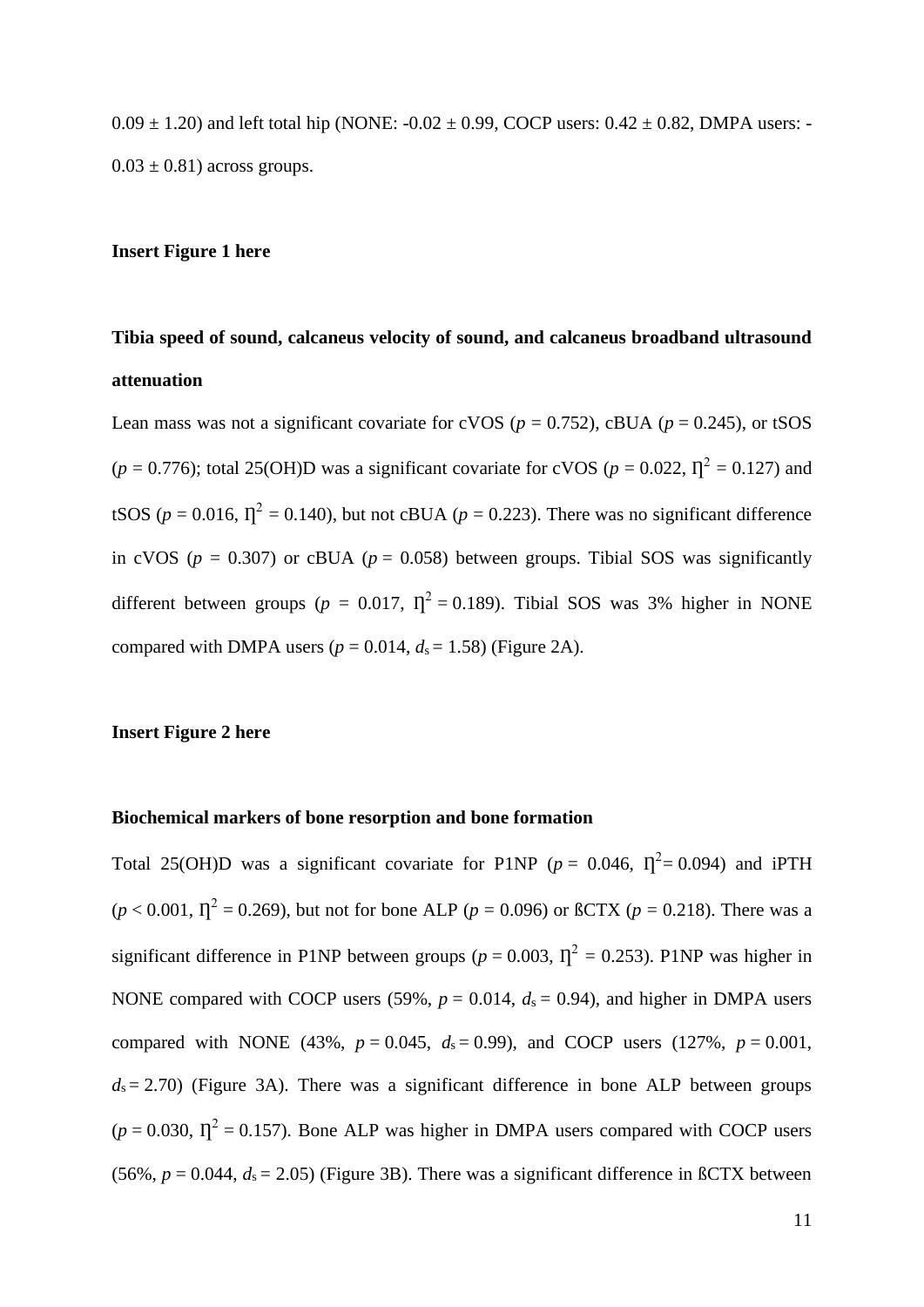groups ( $p = 0.003$ ,  $T_1^2 = 0.249$ ). BCTX was higher in NONE (45%,  $p = 0.037$ ,  $d_s = 0.99$ ), and DMPA users (90%,  $p = 0.003$ ,  $d_s = 2.72$ ) compared with COCP users (Figure 3C). There were no significant differences in iPTH between groups ( $p = 0.219$ ) (Figure 3D).

## **Insert Figure 3 here**

#### **Reproductive hormones and sex hormone binding globulin**

There was a significant difference in LH between groups ( $p = 0.003$ ). Luteinizing hormone concentrations were higher in NONE (140%,  $p = 0.016$ ) and DMPA users (264%,  $p = 0.003$ ) compared with COCP users (Figure 4A). There was a significant difference in 17ß-oestradiol between groups (*p* < 0.001) (Figure 4B). 17ß-oestradiol concentrations were lower in COCP users compared with NONE (66 %,  $p < 0.001$ ) and DMPA users (30%,  $p = 0.014$ ). There was a significant difference in FSH between groups ( $p = 0.002$ ). FSH was higher in DMPA users compared with NONE (59%,  $p = 0.011$ ) and COCP users (206%,  $p = 0.004$ ) (Figure 4C). There was a significant difference in SHBG between groups (*p* < 0.001). SHBG was higher in COCP users compared with NONE (166%,  $p < 0.001$ ) and DMPA users (174%,  $p = 0.002$ ) (Figure 4D).

#### **Insert Figure 4 here**

#### **DISCUSSION**

This study compared aBMD, bone ultrasound outcomes, and biochemical markers of bone resorption and formation between female recruits who were taking either no hormonal contraception, the COCP, or DMPA at the start of British Army basic training. Areal BMD was not different between groups, but tSOS of the cortex was lower in DMPA than and non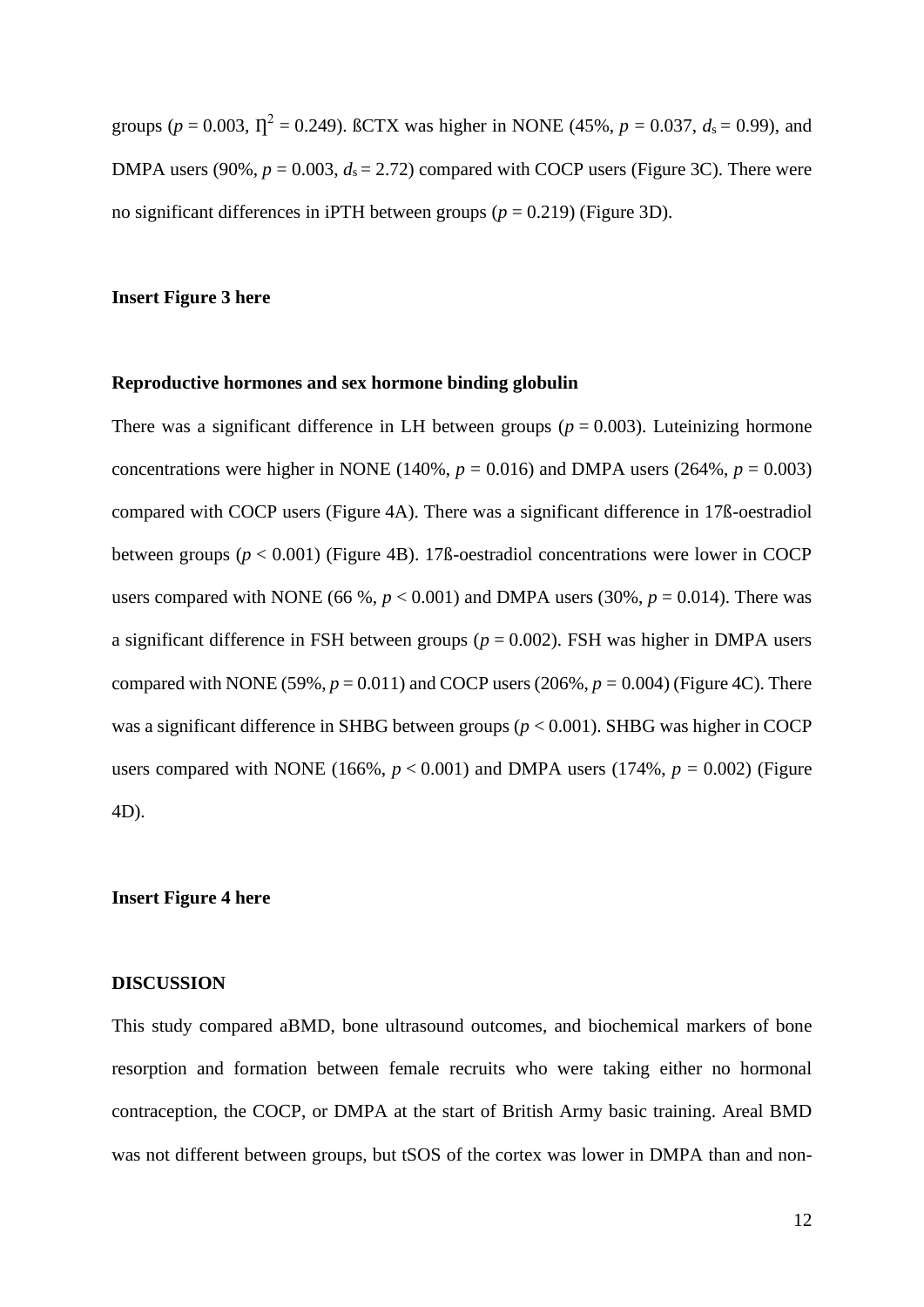users. Markers of bone resorption and formation were higher in DMPA users than COCP users and non-users after adjusting for vitamin D status, and lower in COCP users than non-users. Basic military training is physically arduous<sup>51</sup> and results in changes in bone resorption and/or formation, adaptations to tibial density and geometry, 52-54 and a two- to three-fold increased stress fracture risk in women compared with men.<sup>1-5</sup> Better evidence of the effect of hormonal contraceptive use on bone is important to optimise the bone adaptive response for women during basic training and manage stress fracture risk.

## **Areal bone mineral density**

There were no differences in aBMD between groups, which agree with cross-sectional and longitudinal data reporting no significant decrease in hip and spine aBMD following short-term DMPA use  $(< 1$  year) compared with COCP or non-users.<sup>25 55 56</sup> Despite the greatest aBMD decrease occurring in the first 12 months of DMPA use,<sup>25 56</sup> longer DMPA use ( $> 2$  yrs) is required for more severe reductions in aBMD.<sup>12 25 32 36 57 58</sup> The average duration of DMPA use was short in our population, which may explain why no aBMD differences were observed between groups. Participants had also passed British Army selection and were presumably physically active. This may have protected aBMD and the accrual of peak bone mass with DMPA use; evidenced through normal aBMD *z*-scores. Our data also agree with other studies demonstrating no difference in aBMD between COCP users and non-users.<sup>12 20 29 59</sup>

#### **Tibial speed of sound**

Speed of sound is determined by cortical bone density and thickness.<sup>60</sup> The tibial mid diaphysis is largely comprised of cortical bone;<sup>60</sup> therefore, tSOS provides a measure of cortical bone integrity and an indication of bone strength.<sup>61</sup> In contrast, DXA provides a two-dimensional aBMD measurement of total bone density for the whole limb. The 3% lower tSOS in DMPA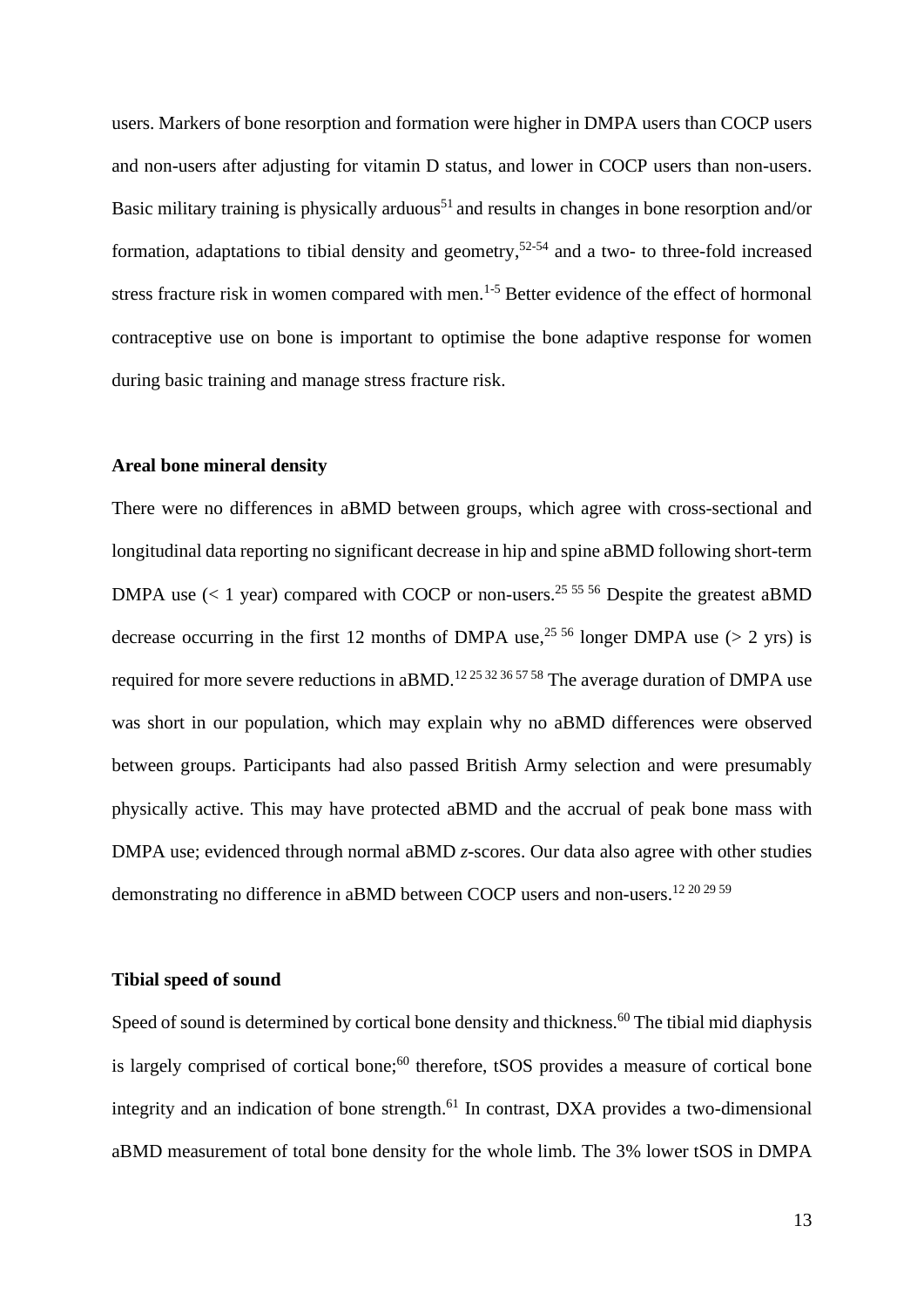users compared with COCP users suggests that DMPA results in earlier detectable changes in cortical bone that precede changes in aBMD. Further data examining tibial density, geometry, and microarchitecture in hormonal contraceptive users are warranted. Studies from US Army basic training report decreased tibial cortical volumetric bone mineral density in women, indicative of intracortical remodelling and increased susceptibility to stress fracture,<sup>52</sup> and an association between DMPA use, lower tSOS, and increased risk of stress fracture. <sup>8</sup> Tibial SOS has been reported to predict stress fracture risk independently from BMD. $^{6263}$  Women using DMPA in this study might be at increased risk of tibial stress fracture risk due to compromised integrity of tibial cortical bone. In contrast, aBMD *z*-scores of DMPA and COCP users indicate that trabecular bone health was unaffected by contraceptive use.

#### **Biochemical markers of bone formation and resorption**

Combined oral contraceptive pill users can have a higher vitamin D concentration compared with non-hormonal contraceptive users.<sup>64</sup> Vitamin D and iPTH were not different between groups; vitamin D was, however, low in this study. Low vitamin D can increase iPTH $^{65}$ , which might contribute to stress fracture risk. Beta C-terminal telopeptide and P1NP — reflecting type I collagen degradation and formation — were higher in DMPA users compared with COCP users and non-users. Bone ALP — indicative of osteoblast activity — was also higher in DMPA users compared with COCP users, suggesting higher bone turnover in DMPA users, consistent with other studies.<sup>23 31-33</sup> Procollagen type -1 Nterminal propeptide and  $\beta$ CTX were lower in COCP users than non-users, demonstrating lower bone turnover consistent with previous studies.<sup>20-24</sup> The different effects of DMPA and COCP on markers of bone metabolism could be explained by differences in ethinyl-oestradiol and progestin between contraceptives. The progestin in DMPA suppresses endogenous oestradiol by inhibition of the HPO axis.<sup>30</sup> 17<sub>B</sub>-oestradiol was not different between DMPA users and non-users, but menstrual cycle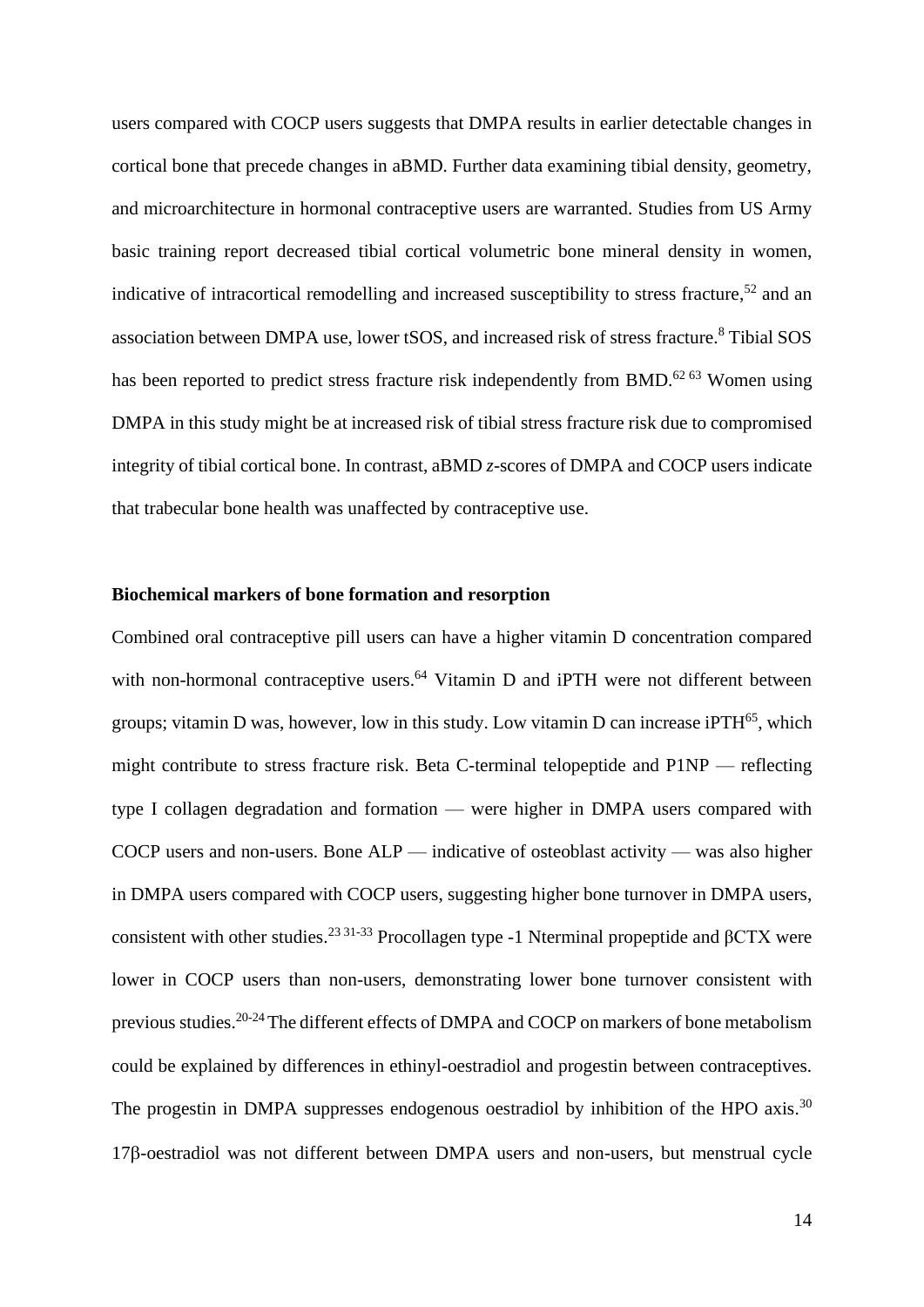phase and timing of DMPA treatment was not standardised, which caused high inter-individual variability of reproductive hormones in non-users. Depot-medroxyprogesterone acetate users did, however, have higher FSH, LH and lower SHBG, an endocrine response to low  $17\beta$ oestradiol; high FSH is a result of disinhibition of the negative feedback loop, whereas low SHBG protects circulating concentrations of free  $17\beta$ -oestradiol. Low oestradiol increases bone turnover, favouring bone resorption, and results in trabecular and cortical bone.<sup>66</sup> High bone turnover with DMPA use was likely the result of low 17<sub>8</sub>-oestradiol, and may explain the lower tSOS. The COCP contains high doses of ethinyl-oestradiol, which inhibits the release of FSH thereby preventing follicle development and inhibits the LH surge.<sup>10</sup> 17 $\beta$ -oestradiol was lower in COCP users compared with non-users and DMPA users, a response consistent with COCP use,<sup>33 67</sup> but ethinyl-oestradiol was not measured. Ethinyl-oestradiol was likely high in COCP users — supported by high SHBG — resulting in low bone turnover. Combined oral contraceptive pill use might also decrease bone formation by decreasing circulating IGF.<sup>68</sup>

#### **Limitations**

Questionnaire responses to the brand of COCP and duration of use were not reported due to poor participant recall. Previous hormonal contraceptive use between menarche and study participation was not recorded; therefore, the data obtained may be influenced by a preceding hormonal contraceptive, rather than hormonal contraceptive use at the time of this study. Our conclusions are also limited by the small sample size and cross-sectional between-group design.

## **CONCLUSIONS**

Depot-medroxyprogesterone acetate use was associated with increased bone resorption and formation, and decreased cortical bone integrity of the tibia, in healthy young women, possibly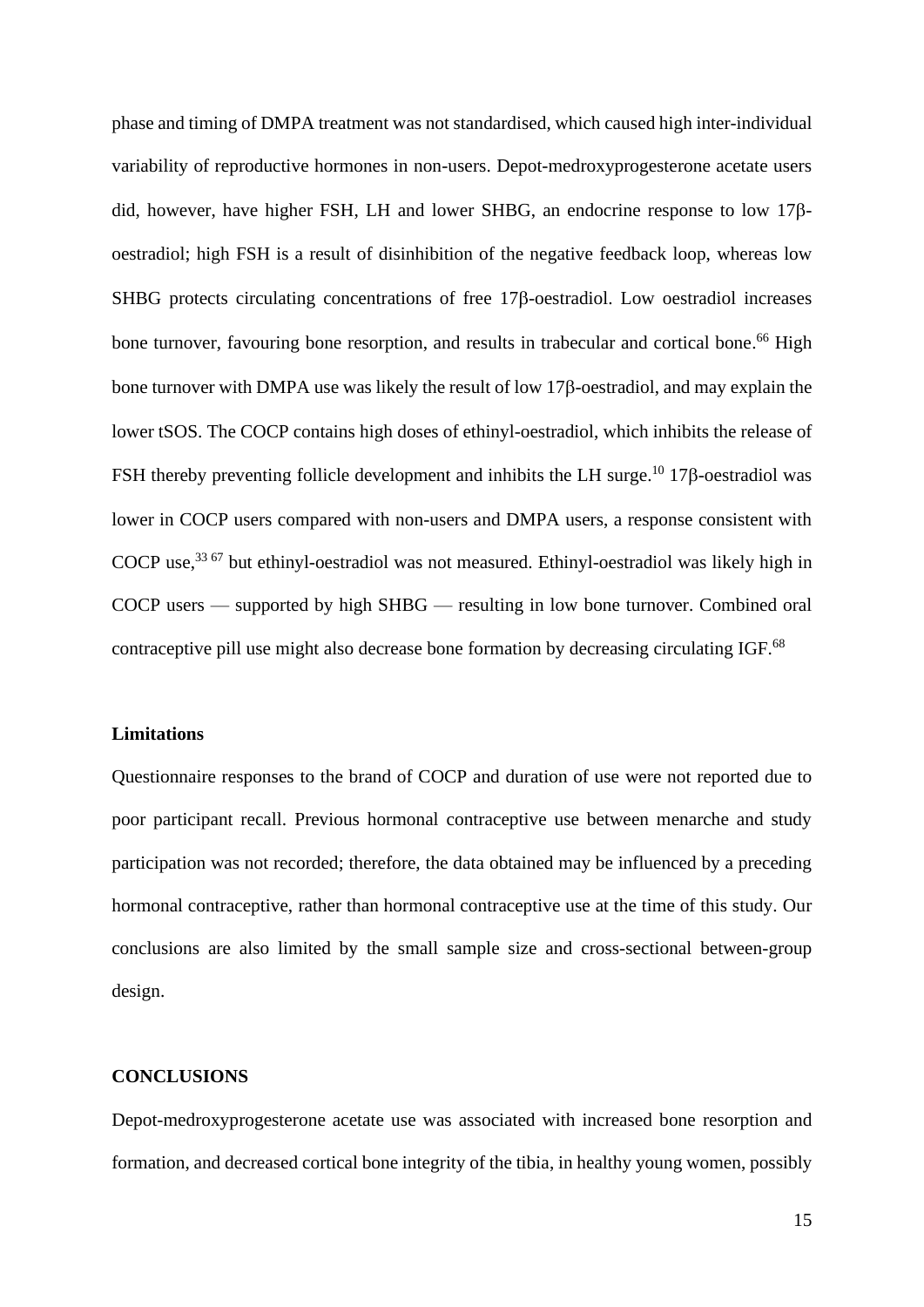mediated by increased intracortical remodelling; therefore, DMPA use during basic training might increase tibial stress fracture risk. Combined oral contraceptive pill use was associated with decreased bone formation and resorption, suggesting that COCP use in younger recruits could attenuate peak bone mass. Trabecular bone of the hip and spine was not affected by contraceptive use in this study. The longitudinal effect of hormonal contraceptive use on bone health and stress fracture risk in basic military training requires further investigation with a larger sample.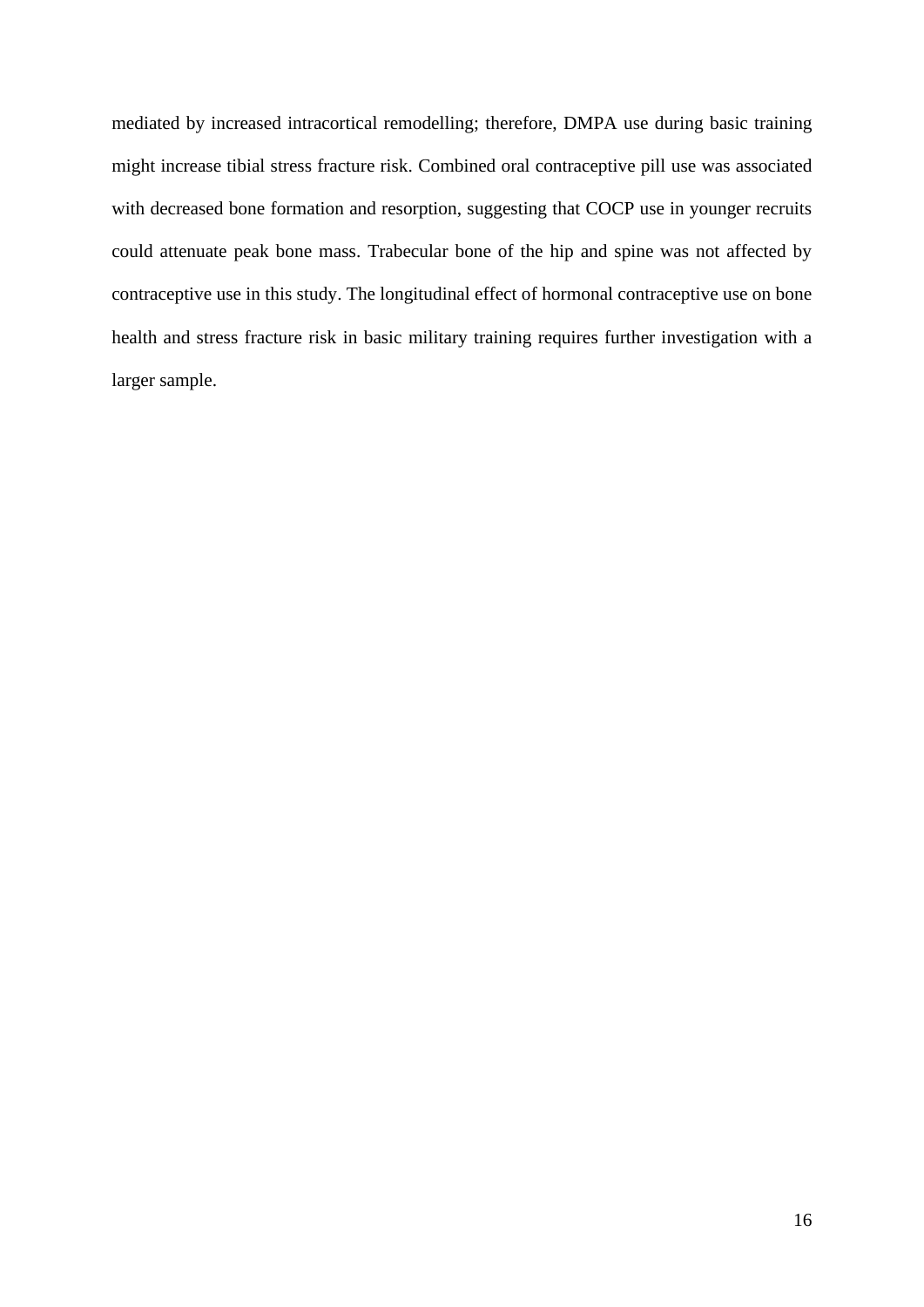## **ACKNOWLEDGEMENTS**

None.

## **COMPETING INTERESTS**

None.

# **REFERENCES**

- 1. Bulathsinhala L, Hughes JM, McKinnon CJ, et al. Risk of stress fracture varies by race/ethnic origin in a cohort study of 1.3 million US Army soldiers. *Journal of bone and mineral research* 2017;32(7):1546-53.
- 2. Cosman F, Ruffing J, Zion M, et al. Determinants of stress fracture risk in United States Military Academy cadets. *Bone* 2013;55(2):359-66.
- 3. HQ Army U. Interim Report on the Health Risks to Women in Ground Close Combat Roles 2016 [Available from: [https://assets.publishing.service.gov.uk/government/uploads/system/uploads/attachme](https://assets.publishing.service.gov.uk/government/uploads/system/uploads/attachment_data/file/536381/20160706_ADR006101_Report_Women_in_Combat_WEB-FINAL.PDF) [nt\\_data/file/536381/20160706\\_ADR006101\\_Report\\_Women\\_in\\_Combat\\_WEB-](https://assets.publishing.service.gov.uk/government/uploads/system/uploads/attachment_data/file/536381/20160706_ADR006101_Report_Women_in_Combat_WEB-FINAL.PDF)[FINAL.PDF](https://assets.publishing.service.gov.uk/government/uploads/system/uploads/attachment_data/file/536381/20160706_ADR006101_Report_Women_in_Combat_WEB-FINAL.PDF) accessed November 2020.
- 4. O'Leary TJ, Wardle S, Rawcliffe A, et al. Understanding the musculoskeletal injury risk of women in combat: the effect of infantry training and sex on musculoskeletal injury incidence during British Army basic training. *BMJ Mil Health* 2020
- 5. Wentz L, Liu P-Y, Haymes E, et al. Females have a greater incidence of stress fractures than males in both military and athletic populations: a systemic review. *Military medicine* 2011;176(4):420-30.
- 6. Sharma J, Greeves JP, Byers M, et al. Musculoskeletal injuries in British Army recruits: a prospective study of diagnosis-specific incidence and rehabilitation times. *BMC musculoskeletal disorders* 2015;16(1):106.
- 7. Beck T, Ruff CB, Shaffer RA, et al. Stress fracture in military recruits: gender differences in muscle and bone susceptibility factors. *Bone* 2000;27(3):437-44.
- 8. Lappe JM, Stegman M, Recker RR. The impact of lifestyle factors on stress fractures in female Army recruits. *Osteoporosis international* 2001;12(1):35-42.
- 9. Friedl KE, Evans RK, MORAN DS. Stress fracture and military medical readiness: bridging basic and applied research. *Medicine & Science in Sports & Exercise* 2008;40(11):S609-S22.
- 10. Herrmann M, Seibel MJ. The effects of hormonal contraceptives on bone turnover markers and bone health. *Clinical endocrinology* 2010;72(5):571-83.
- 11. Wright KP, Johnson JV. Evaluation of extended and continuous use oral contraceptives. *Therapeutics and clinical risk management* 2008;4(5):905.
- 12. Berenson AB, Breitkopf CR, Grady JJ, et al. Effects of hormonal contraception on bone mineral density after 24 months of use. *Obstetrics & Gynecology* 2004;103(5):899- 906.
- 13. Berenson AB, Radecki CM, Grady JJ, et al. A prospective, controlled study of the effects of hormonal contraception on bone mineral density. *Obstetrics & Gynecology* 2001;98(4):576-82.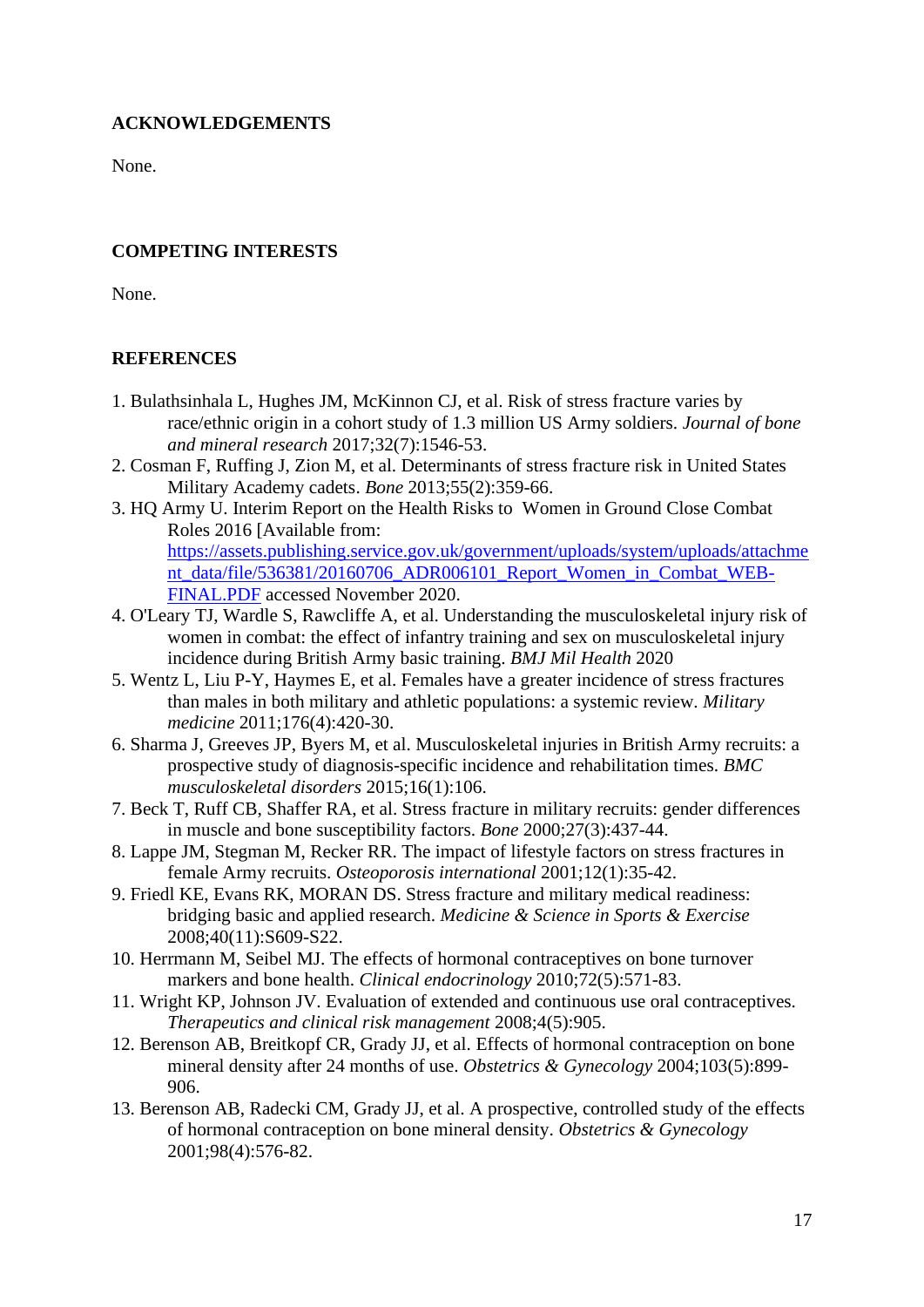- 14. Enewold L, Brinton LA, McGlynn KA, et al. Oral contraceptive use among women in the military and the general US population. *Journal of Women's Health* 2010;19(5):839- 45.
- 15. Holt K, Grindlay K, Taskier M, et al. Unintended pregnancy and contraceptive use among women in the US military: a systematic literature review. *Military medicine* 2011;176(9):1056-64.
- 16. Powell-Dunford NC, Cuda AS, Moore JL, et al. Menstrual suppression for combat operations: advantages of oral contraceptive pills. *Women's Health Issues* 2011;21(1):86-91.
- 17. Chiles DP, Roberts TA, Klein DA. Initiation and continuation of long-acting reversible contraception in the United States military healthcare system. *American journal of obstetrics and gynecology* 2016;215(3):328. e1-28. e9.
- 18. Erickson AK, Nelson DA, Shaw JG, et al. Long-acting reversible contraceptive placement among active-duty US Army Servicewomen. *Obstetrics & Gynecology* 2017;129(5):800-09.
- 19. Stahlman S, Witkop CT, Clark LL, et al. Contraception among active component service women, US Armed Forces, 2012-2016. *MSMR* 2017;24(11):10-21.
- 20. Ackerman KE, Singhal V, Baskaran C, et al. Oestrogen replacement improves bone mineral density in oligo-amenorrhoeic athletes: a randomised clinical trial. *British journal of sports medicine* 2019;53(4):229-36.
- 21. Di Giovanni G, Roy BD, Gammage KL, et al. Associations of oral contraceptive use and dietary restraint with bone speed of sound and bone turnover in university-aged women. *Applied Physiology, Nutrition, and Metabolism* 2008;33(4):696-705.
- 22. Grinspoon S, Friedman A, Miller K, et al. Effects of a triphasic combination oral contraceptive containing norgestimate/ethinyl estradiol on biochemical markers of bone metabolism in young women with osteopenia secondary to hypothalamic amenorrhea. *The Journal of Clinical Endocrinology & Metabolism* 2003;88(8):3651- 56.
- 23. Ott SM, Scholes D, LaCroix AZ, et al. Effects of contraceptive use on bone biochemical markers in young women. *The Journal of Clinical Endocrinology & Metabolism* 2001;86(1):179-85.
- 24. Wreje U, Brynhildsen J, Åberg H, et al. Collagen metabolism markers as a reflection of bone and soft tissue turnover during the menstrual cycle and oral contraceptive use. *Contraception* 2000;61(4):265-70.
- 25. Cromer BA, Bonny AE, Stager M, et al. Bone mineral density in adolescent females using injectable or oral contraceptives: a 24-month prospective study. *Fertility and sterility* 2008;90(6):2060-67.
- 26. Cromer BA, Stager M, Bonny A, et al. Depot medroxyprogesterone acetate, oral contraceptives and bone mineral density in a cohort of adolescent girls. *Journal of adolescent health* 2004;35(6):434-41.
- 27. Endrikat J, Mih E, Düsterberg B, et al. A 3-year double-blind, randomized, controlled study on the influence of two oral contraceptives containing either 20 μg or 30 μg ethinylestradiol in combination with levonorgestrel on bone mineral density. *Contraception* 2004;69(3):179-87.
- 28. Gersten J, Hsieh J, Weiss H, et al. Effect of extended 30 μg ethinyl estradiol with continuous low-dose ethinyl estradiol and cyclic 20 μg ethinyl estradiol oral contraception on adolescent bone density: a randomized trial. *Journal of Pediatric and Adolescent Gynecology* 2016;29(6):635-42.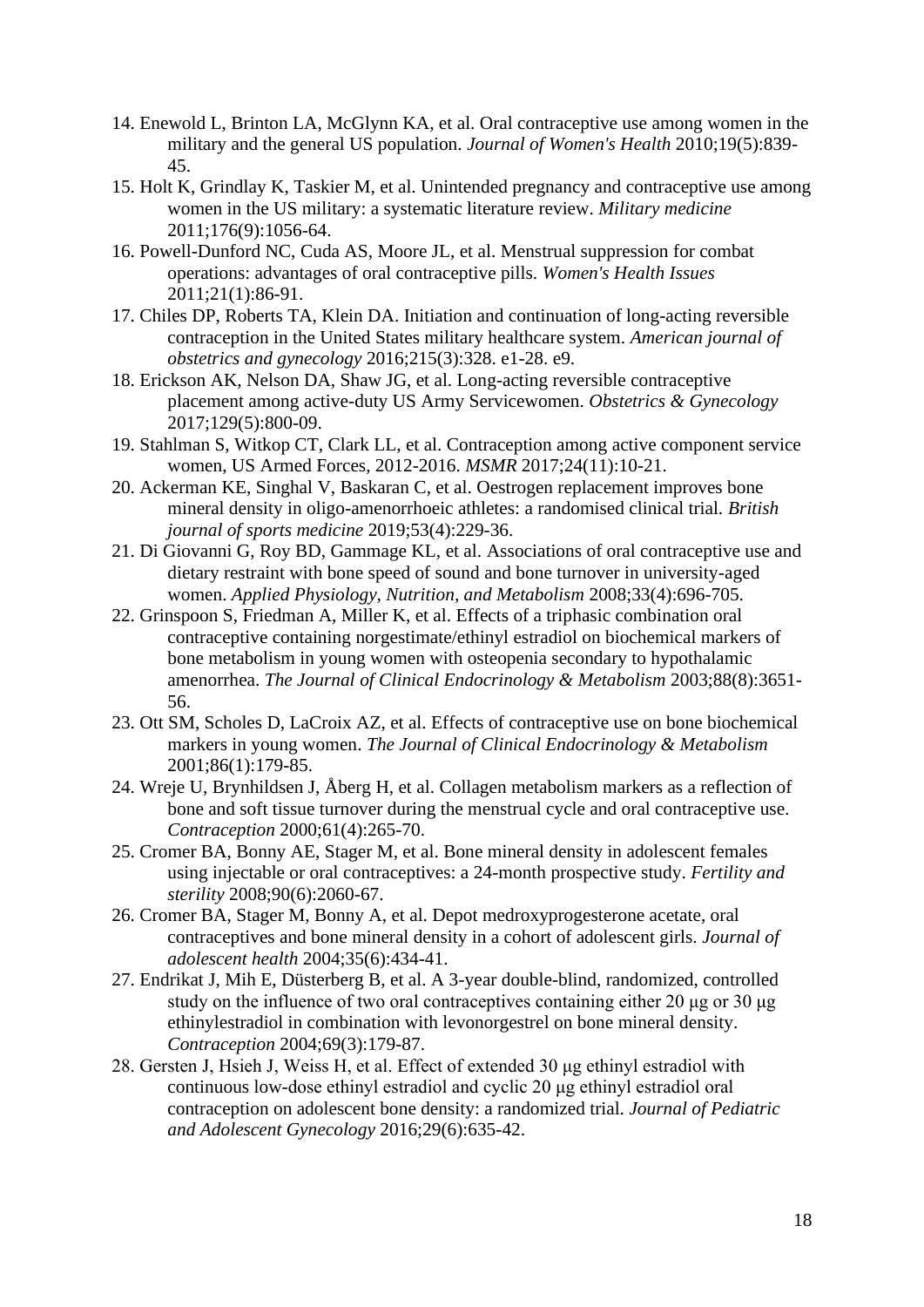- 29. Hartard M, Kleinmond C, Wiseman M, et al. Detrimental effect of oral contraceptives on parameters of bone mass and geometry in a cohort of 248 young women. *Bone* 2007;40(2):444-50.
- 30. Hadji P, Colli E, Regidor P-A. Bone health in estrogen-free contraception. *Osteoporosis International* 2019:1-10.
- 31. Quintino‐Moro A, Zantut‐Wittmann DE, Silva dos Santos PN, et al. Changes in calcium metabolism and bone mineral density in new users of medroxyprogesterone acetate during the first year of use. *International Journal of Gynecology & Obstetrics* 2019;147(3):319-25.
- 32. Shaarawy M, El-Mallah SY, Seoudi S, et al. Effects of the long-term use of depot medroxyprogesterone acetate as hormonal contraceptive on bone mineral density and biochemical markers of bone remodeling. *Contraception* 2006;74(4):297-302.
- 33. Walsh JS, Eastell R, Peel NF. Effects of depot medroxyprogesterone acetate on bone density and bone metabolism before and after peak bone mass: a case-control study. *The Journal of Clinical Endocrinology & Metabolism* 2008;93(4):1317-23.
- 34. Beksinska ME, Kleinschmidt I, Smit JA, et al. Bone mineral density in adolescents using norethisterone enanthate, depot-medroxyprogesterone acetate or combined oral contraceptives for contraception. *Contraception* 2007;75(6):438-43.
- 35. Johnson CC, Burkman RT, Gold MA, et al. Longitudinal study of depot medroxyprogesterone acetate (Depo-Provera®) effects on bone health in adolescents: study design, population characteristics and baseline bone mineral density. *Contraception* 2008;77(4):239-48.
- 36. Scholes D, LaCroix AZ, Ichikawa LE, et al. Change in bone mineral density among adolescent women using and discontinuing depot medroxyprogesterone acetate contraception. *Archives of pediatrics & adolescent medicine* 2005;159(2):139-44.
- 37. Knapp K, Blake G, Spector T, et al. Can the WHO definition of osteoporosis be applied to multi-site axial transmission quantitative ultrasound? *Osteoporosis international* 2004;15(5):367-74.
- 38. Oral A, Esmaeilzadeh S, Yalıman A, et al. The ability of calcaneal and multisite quantitative ultrasound variables in the identification of osteoporosis in women and men. *Turkish journal of physical medicine and rehabilitation* 2019;65(3):203.
- 39. Rebocho LM, Cardadeiro G, Zymbal V, et al. Measurement properties of radial and tibial speed of sound for screening bone fragility in 10-to 12-year-old boys and girls. *Journal of Clinical Densitometry* 2014;17(4):528-33.
- 40. Weiss M, Ben-Shlomo A, Hagag P, et al. Reference database for bone speed of sound measurement by a novel quantitative multi-site ultrasound device. *Osteoporosis International* 2000;11(8):688-96.
- 41. Williams J, Wilson C, Biassoni L, et al. Dual energy x-ray absorptiometry and quantitative ultrasound are not interchangeable in diagnosing abnormal bones. *Archives of disease in childhood* 2012;97(9):822-24.
- 42. Yao M, Ludwa I, Corbett L, et al. Bone speed of sound and physical activity levels of overweight and normal-weight girls and adolescents. *Pediatric Exercise Science* 2011;23(1):25-35.
- 43. Falcini F, Bindi G, Ermini M, et al. Comparison of quantitative calcaneal ultrasound and dual energy X-ray absorptiometry in the evaluation of osteoporotic risk in children with chronic rheumatic diseases. *Calcified Tissue International* 2000;67(1):19-23.
- 44. Njeh C, Hans D, Li J, et al. Comparison of six calcaneal quantitative ultrasound devices: precision and hip fracture discrimination. *Osteoporosis International* 2000;11(12):1051-62.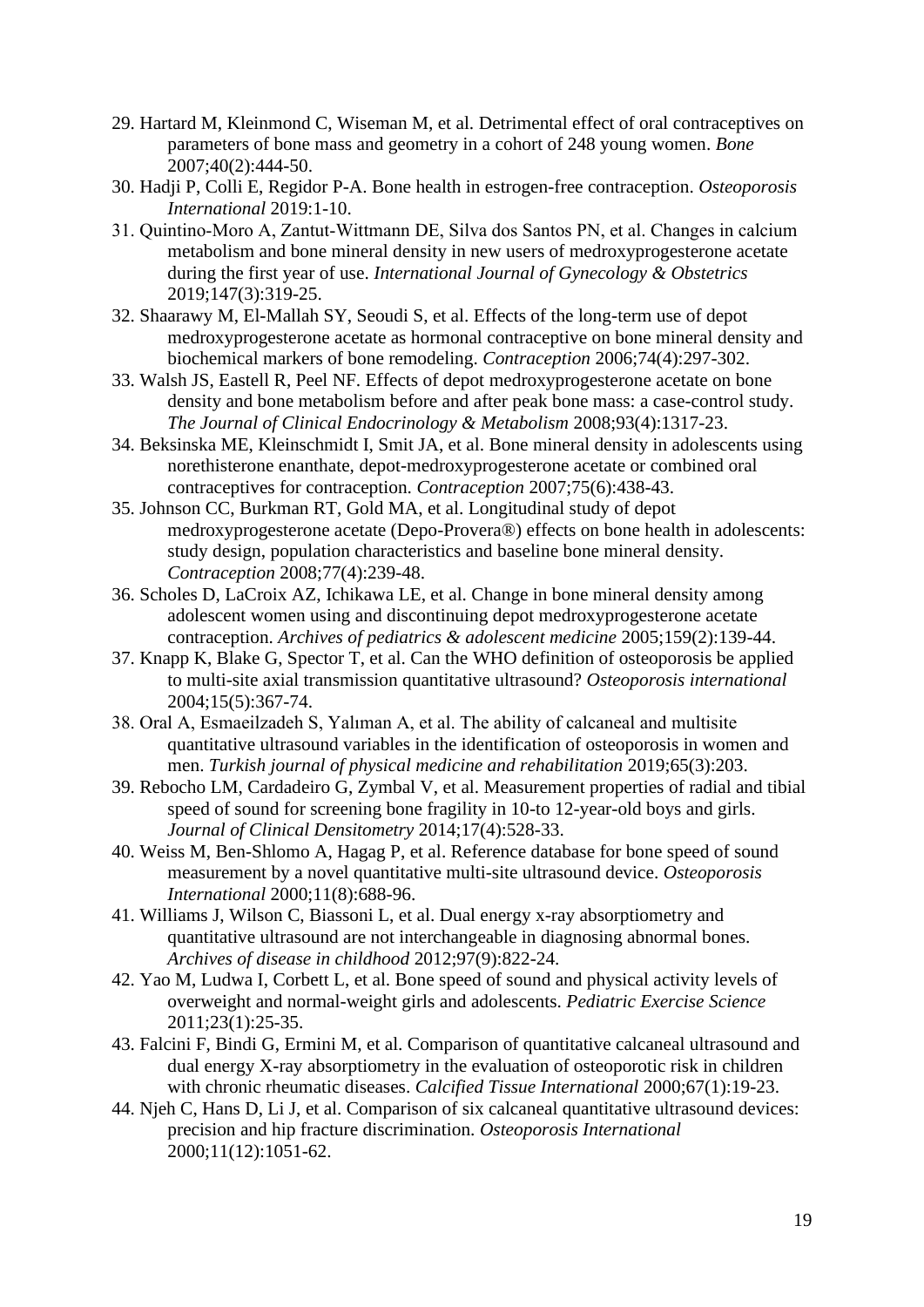- 45. Rawal J, Eleftheriou K, Skipworth J, et al. Relationship between calcaneal quantitative ultrasound and hip dual energy X-ray absorptiometry in young healthy men. *Osteoporosis International* 2012;23(7):1947-56.
- 46. Tribl B, Vogelsang H, Pohanka E, et al. Broadband ultrasound attenuation of the calcaneus: A tool for assessing bone status in patients with chronic renal failure. *Acta Radiologica* 1998;39(6):637-41.
- 47. Chan MY, Nguyen ND, Center JR, et al. Absolute fracture-risk prediction by a combination of calcaneal quantitative ultrasound and bone mineral density. *Calcified tissue international* 2012;90(2):128-36.
- 48. Stewart A, Reid D. Precision of quantitative ultrasound: comparison of three commercial scanners. *Bone* 2000;27(1):139-43.
- 49. Tang JC, Nicholls H, Piec I, et al. Reference intervals for serum 24, 25-dihydroxyvitamin D and the ratio with 25-hydroxyvitamin D established using a newly developed LC– MS/MS method. *The Journal of nutritional biochemistry* 2017;46:21-29.
- 50. Cohen J. 2nd ed: Taylor & Francis Inc 1988.
- 51. O'Leary TJ, Saunders SC, McGuire SJ, et al. Sex Differences in Training Loads during British Army Basic Training. *Medicine and science in sports and exercise* 2018;50(12):2565.
- 52. Hughes JM, Gaffney-Stomberg E, Guerriere KI, et al. Changes in tibial bone microarchitecture in female recruits in response to 8 weeks of US Army Basic Combat Training. *Bone* 2018;113:9-16.
- 53. Izard RM, Fraser WD, Negus C, et al. Increased density and periosteal expansion of the tibia in young adult men following short-term arduous training. *Bone* 2016;88:13-19.
- 54. O'Leary TJ, Izard RM, Walsh NP, et al. Skeletal macro- and microstructure adaptations in men undergoing arduous military training. *Bone* 2019;125:54-60. doi: 10.1016/j.bone.2019.05.009
- 55. Scholes D, LaCroix AZ, Ichikawa LE, et al. The association between depot medroxyprogesterone acetate contraception and bone mineral density in adolescent women. *Contraception* 2004;69(2):99-104.
- 56. Scholes D, LaCroix AZ, Ichikawa LE, et al. Injectable hormone contraception and bone density: results from a prospective study. *Epidemiology* 2002:581-87.
- 57. Cromer BA, Blair JM, Mahan JD, et al. A prospective comparison of bone density in adolescent girls receiving depot medroxyprogesterone acetate (Depo-Provera), levonorgestrel (Norplant), or oral contraceptives. *The Journal of pediatrics* 1996;129(5):671-76.
- 58. Kaunitz AM, Miller PD, Rice VM, et al. Bone mineral density in women aged 25–35 years receiving depot medroxyprogesterone acetate: recovery following discontinuation. *Contraception* 2006;74(2):90-99.
- 59. Scholes D, Hubbard RA, Ichikawa LE, et al. Oral contraceptive use and bone density change in adolescent and young adult women: a prospective study of age, hormone dose, and discontinuation. *The Journal of Clinical Endocrinology & Metabolism* 2011;96(9):E1380-E87.
- 60. Prevrhal S, Fuerst T, Fan B, et al. Quantitative ultrasound of the tibia depends on both cortical density and thickness. *Osteoporosis international* 2001;12(1):28-34.
- 61. Chin K-Y, Ima-Nirwana S. Calcaneal quantitative ultrasound as a determinant of bone health status: what properties of bone does it reflect? *International journal of medical sciences* 2013;10(12):1778.
- 62. Nguyen TV, Center JR, Eisman JA. Bone mineral density-independent association of quantitative ultrasound measurements and fracture risk in women. *Osteoporosis international* 2004;15(12):942-47.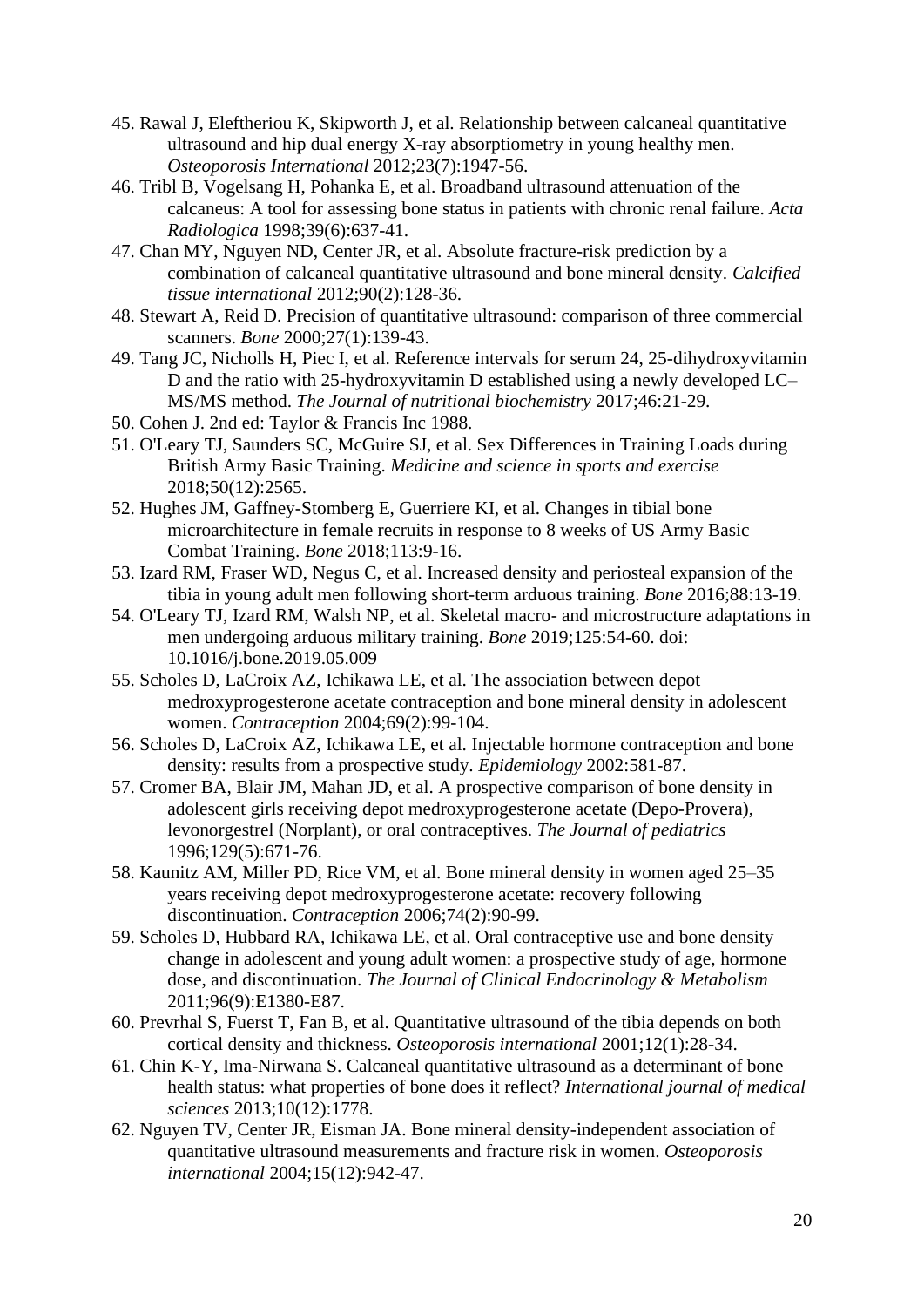- 63. Wei S, Jones G, Thomson R, et al. Oral contraceptive use and bone mass in women aged 26–36 years. *Osteoporosis international* 2011;22(1):351-55.
- 64. Wolman R, Wyon MA, Koutedakis Y, et al. Vitamin D status in professional ballet dancers: winter vs. summer. *Journal of Science and Medicine in Sport* 2013;16(5):388-91.
- 65. Guillemant J, Le H-T, Maria A, et al. Wintertime vitamin D deficiency in male adolescents: effect on parathyroid function and response to vitamin D3 supplements. *Osteoporosis International* 2001;12(10):875-79.
- 66. Riggs BL, Khosla S, Melton III LJ. Sex steroids and the construction and conservation of the adult skeleton. *Endocrine reviews* 2002;23(3):279-302.
- 67. Isley MM, Kaunitz AM. Update on hormonal contraception and bone density. *Reviews in Endocrine and Metabolic Disorders* 2011;12(2):93-106.
- 68. Southmayd EA, De Souza MJ. A summary of the influence of exogenous estrogen administration across the lifespan on the GH/IGF-1 axis and implications for bone health. *Growth Hormone & IGF Research* 2017;32:2-13.

## **FIGURE LEGENDS**

**Figure 1:** Areal bone mineral density (aBMD) of hormonal contraceptive users and non-users. NONE: Eumenorrheic women, self-declared as menstruating regularly every 21 - 34 days, who were currently taking no hormonal contraceptive; COCP: Combined oral contraceptive pill users; DMPA: Depot-medroxyprogesterone acetate users. Boxplots detail median, interquartile range, maximum and minimum values; ×: Mean.

Figure 2: Tibia Speed of Sound (tSOS) (A), calcaneus Broadband Ultrasound Attenuation (cBUA) (B) and calcaneus Velocity of Sound (cVOS) (C) of hormonal contraceptive users and non-users. NONE: Eumenorrheic women, self-declared as menstruating regularly every 21 - 34 days, who were currently taking no hormonal contraceptive; COCP: Combined oral contraceptive pill users; DMPA: Depot-medroxyprogesterone acetate users. Boxplots detail median, interquartile range, maximum and minimum values;  $\times$ : Mean. <sup>§</sup>Significant difference between NONE and DMPA users ( $p \le 0.05$ ).